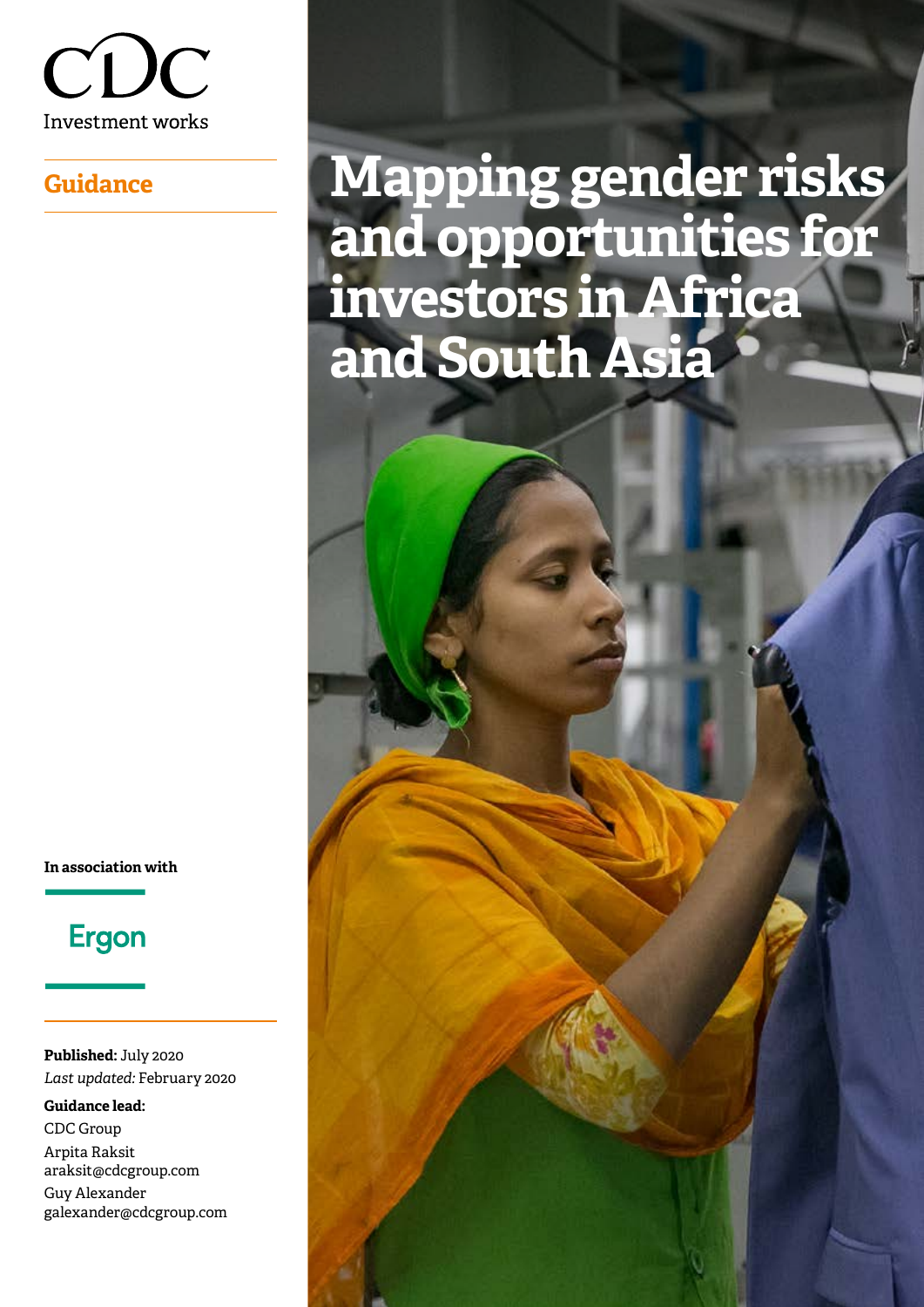### **Acknowledgement**

This guidance was drafted by Ergon Associates in close collaboration with CDC. Ergon is a labour, human rights, and gender consultancy that works with a range of clients including development finance institutions, international organisations, and the private sector. Ergon Associates does not accept responsibility for any errors, omissions or misleading statements in this document, or for any loss, cost, damage or liability which may arise from reliance on materials contained in this document. Certain parts of this document may link to external Internet sites, and other external Internet sites may link to this report. Ergon Associates is not responsible for the content of any external references.

### **Disclaimer**

This report should be taken as only a source of information and analysis. It is not given, nor should be taken, as legal advice and the provider of the information will not be held liable for any direct or consequential loss arising from reliance on the information contained herein.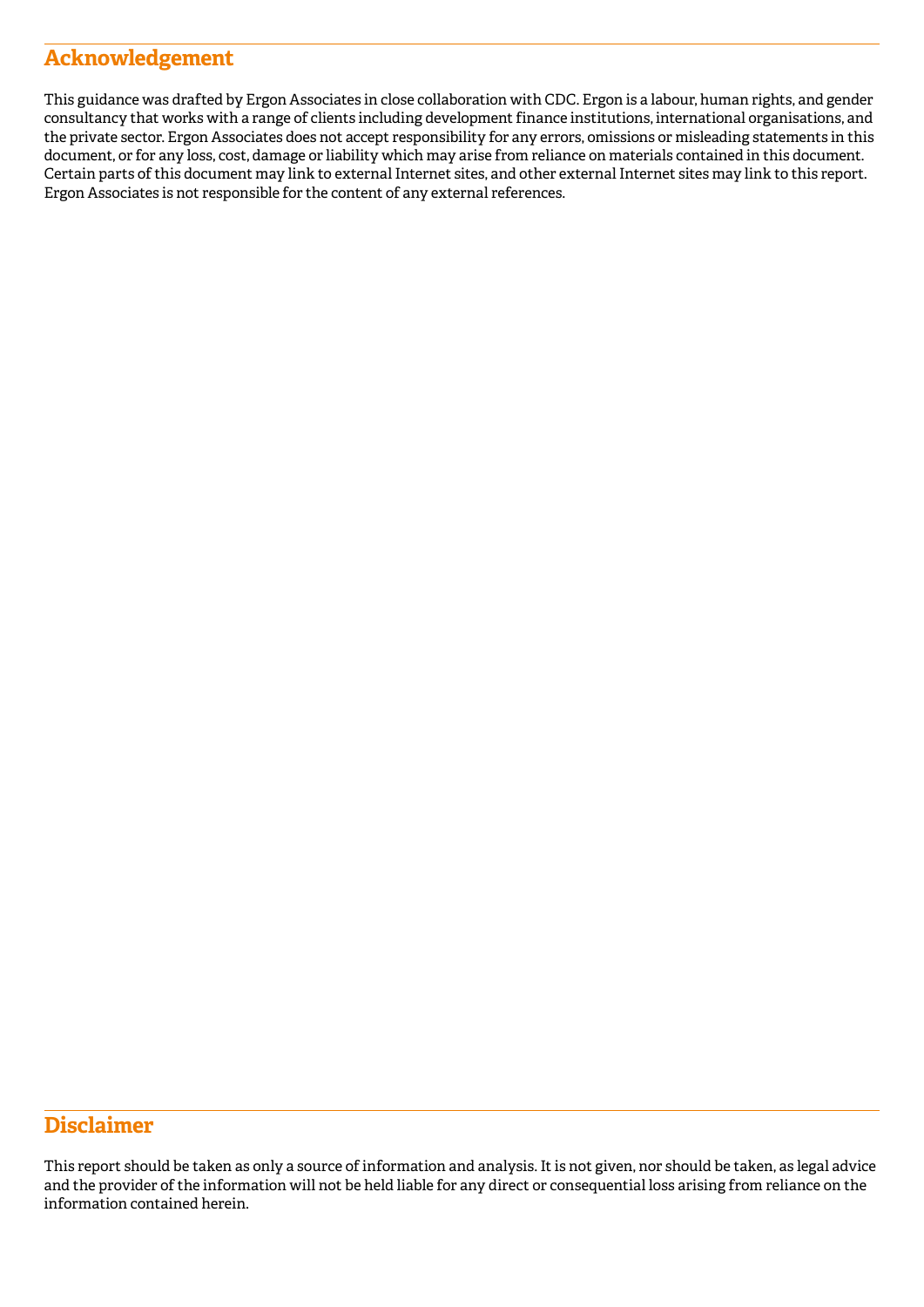### **Contents**

| 1. |                                                              | Scope and purpose<br>4                                                              |    |  |
|----|--------------------------------------------------------------|-------------------------------------------------------------------------------------|----|--|
| 2. | IFC Performance Standards: key risks to women and girls      |                                                                                     |    |  |
|    | 2.1                                                          | Gender in due diligence – some overarching principles                               | 5  |  |
|    | 2.2                                                          | Key gender risks in the IFC Performance Standards                                   | 6  |  |
| 3. |                                                              | Responding to gender risks by priority sector and geography                         | 11 |  |
|    | 3.1                                                          | <b>Financial services</b>                                                           | 12 |  |
|    | 3.2                                                          | Infrastructure and construction                                                     | 13 |  |
|    | 3.3                                                          | Healthcare                                                                          | 14 |  |
|    | 3.4                                                          | Manufacturing                                                                       | 15 |  |
|    | 3.5                                                          | Food and agriculture                                                                | 16 |  |
|    | 3.6                                                          | Education                                                                           | 17 |  |
| 4. | Key gender-related legal requirements across CDC geographies |                                                                                     |    |  |
|    | 4.1                                                          | Compliance-related considerations                                                   | 18 |  |
|    | 4.2                                                          | Legislative requirements and links to broader contextual risks                      | 22 |  |
| 5. |                                                              | Women and supply chains: opportunities to catalyse change                           | 23 |  |
|    | 5.1                                                          | The Performance Standards and risks to women in supply chains                       | 23 |  |
|    | 5.2                                                          | Promoting good practice on women's employment and entrepreneurship in supply chains | 23 |  |
|    | 5.2.1                                                        | Identifying entry points for CDC to influence good practice                         | 23 |  |
|    | 5.2.2                                                        | Identifying companies that are in the strongest position to influence change        | 24 |  |
|    | 5.2.3                                                        | Examples of good practice                                                           | 24 |  |
|    | 5.3                                                          | Key risks to women and men in supply chains in CDC investments                      | 25 |  |
| 6. |                                                              | Additional resources on gender and compliance                                       | 26 |  |
|    |                                                              | Annex: Gender references in the IFC Performance Standards                           | 27 |  |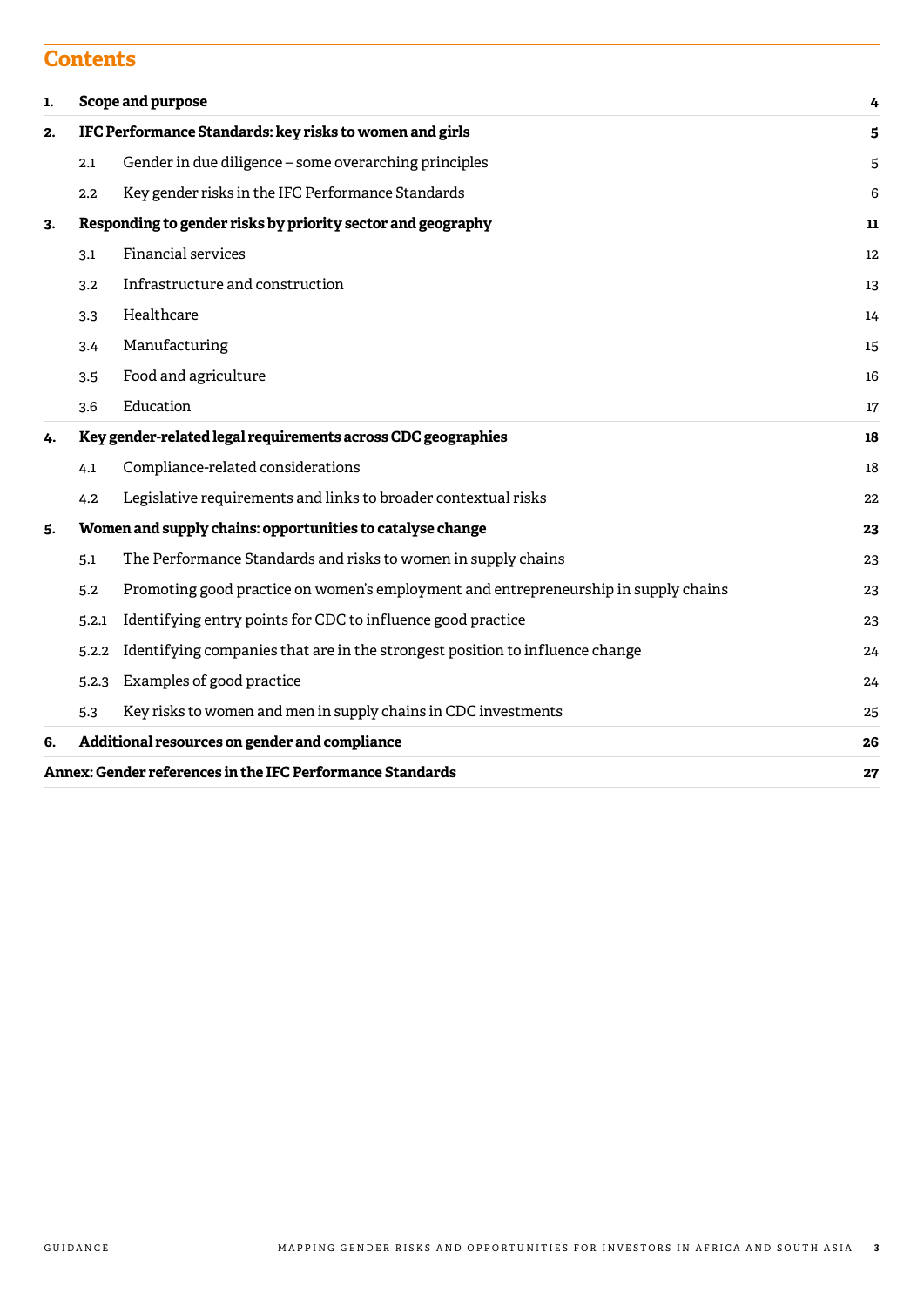<span id="page-3-0"></span>

### **Scope and purpose**

CDC is committed to advancing gender equality and women's economic empowerment in its investments. To ensure investments optimise gender equality outcomes, CDC determines that gender-related risks and impacts are identified and addressed in environmental and social (E&S) due diligence and monitoring.

This briefing note maps key gender-related risks in CDC investments under the International Finance Corporation (IFC) Performance Standards, with a focus on CDC's priority geographies (South Asia, Sub-Saharan Africa and North Africa) and investment sectors (financial services, infrastructure, manufacturing, food and agriculture, construction and real estate, healthcare and education.)

This document aims to highlight the most important risks to women and girls and provides a practical tool to help specialists prioritise risk issues during due diligence. It is not intended as an exhaustive mapping of gender-related issues or risks.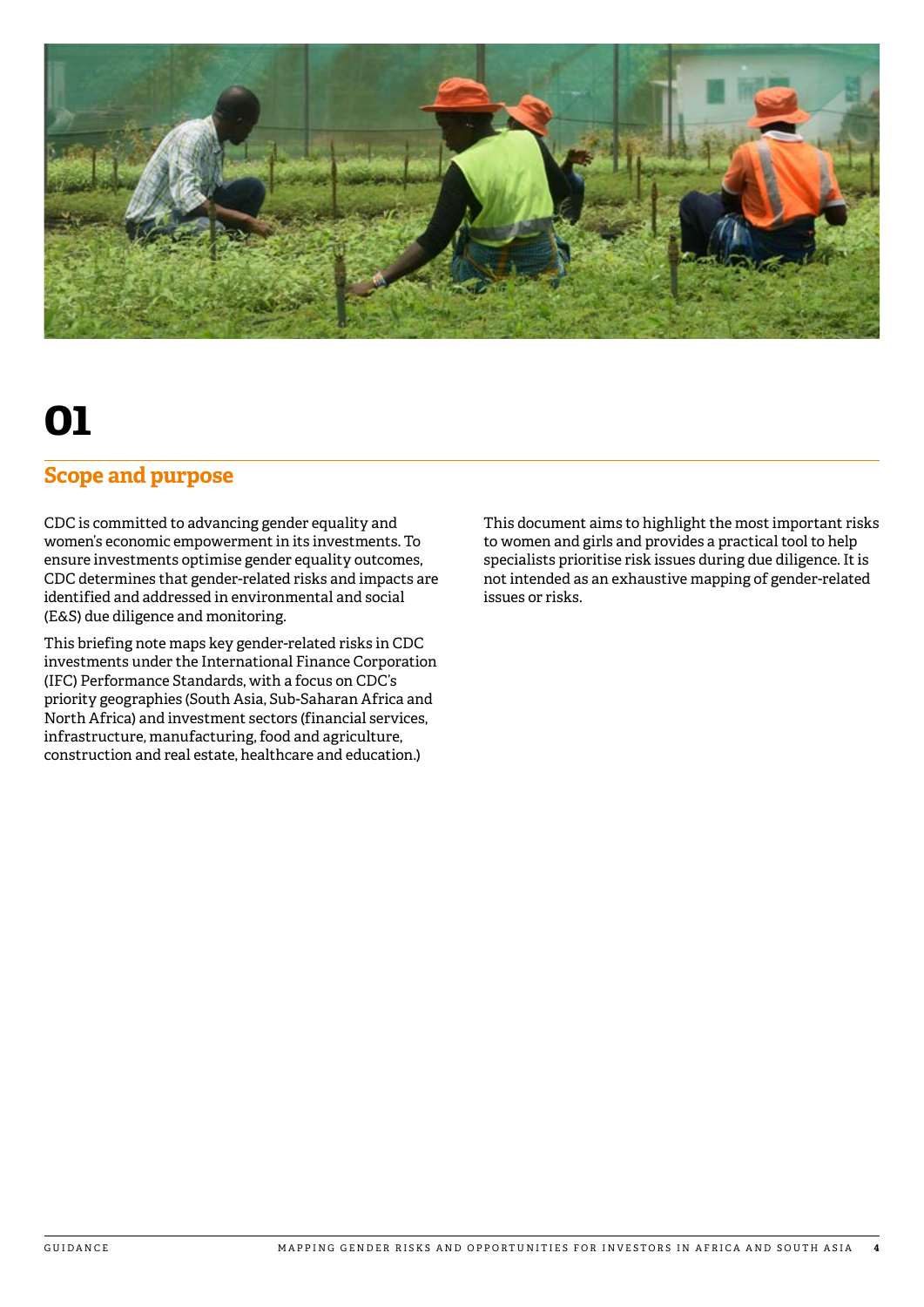<span id="page-4-0"></span>

## **IFC Performance Standards: key risks to women and girls**

#### **2.1 Gender in due diligence – some overarching principles**

**In most contexts, unequal power relations between women and men in society mean there are likely to be gender-differentiated risks and impacts at the project level.**

Gender' refers to the social, behavioural, and cultural attributes, expectations, and norms associated with being a woman or a man. Meanwhile, 'gender equality' refers to how these elements determine how women and men relate to each other, and the resulting difference in power relations between them.1

Due diligence processes should take into account that gender norms affect the way in which women and men participate in consultation, decision-making or access the benefits of projects (including enhanced access to services and/or job opportunities).

As a starting point, it is important to recognise that women are typically over-represented in informal and precarious forms of employment, and under-represented in managerial positions in the workplace and decisionmaking roles in the community. Their participation in the economy and public life is often shaped by their role in unpaid care work, which is often not recognised or undervalued. Similarly, women are often not represented in community and civic decision-making structures. This may impact their ability to influence and benefit from a project as community members.

Where due diligence is mindful of gender roles and genderbased stereotypes, it is more likely that it can anticipate differential effects on women and men and ensure that investments support, and not undermine, gender equality.

**Structural gender inequality should be taken into account in risk assessments and mitigation strategies, but residual gender risks may remain at the project level where the root causes lie beyond the sphere of influence of the client.** 

Gender risks will be heightened at the project level where:

- Anti-discrimination principles are not adequately transposed into national law; for example, **national laws are silent or partially silent** on sex-based discrimination.
- There are discriminatory laws in place meaning that **women and men do not have the same rights in practice**. For instance, eight economies in Sub-Saharan Africa do not mandate non-discrimination in employment on the basis of gender, and 40 do not prohibit discrimination by creditors on the basis of sex or gender (Women, Business and the Law, 2020).
- **Discriminatory attitudes are embedded in social and cultural norms** and therefore reflected in workplace culture, women's access to land ownership or women's representation in community decision-making fora.
- Project operations are in **conflict or post-conflict areas**.

#### **Women are often more vulnerable than men, but when assessing gender-related risks, other personal characteristics should also be taken into account.**

Risks for women and girls will vary substantially according to context, and other intersectional characteristics will play an important role, including race, caste, migration status, disability, education level, socioeconomic status, religion, ethnicity, marital status, carer or parental status and other factors.

<sup>1</sup> This is distinct from the term 'sex', which is used to refer to the biological and physiological characteristics that define men and women. See: 'What do we mean by [gender equality?' in World Development Report 2012: Gender equality and development.](http://documents.worldbank.org/curated/en/492221468136792185/pdf/646650WDR0201200Box364543B00PUBLIC0.pdf)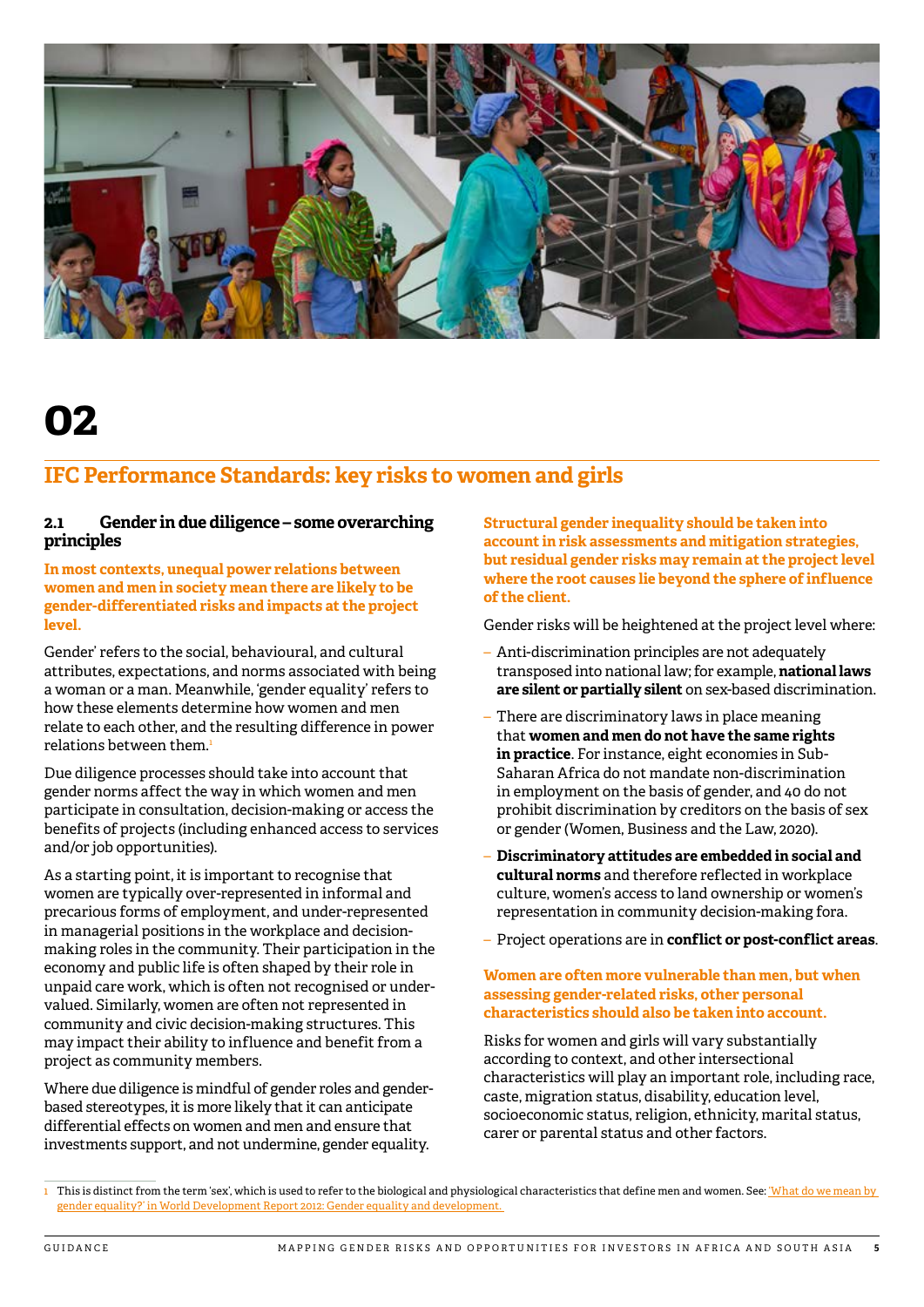<span id="page-5-0"></span>For instance, risks of sexual harassment are likely to be higher for seasonal agricultural workers on temporary contracts, compared to white-collar female workers in the same enterprise (due to vulnerability arising from lack of job security, working alone in remote or isolated locations or lower levels of awareness of what constitutes sexual harassment). Similarly, women in marginalised communities without formal land title may be particularly vulnerable to negative livelihood impacts (because of a lack of access to information, lack of education or lack of time and resources to participate in consultations).

#### **The gender composition of the E&S team is relevant, particularly where there are known to be gendersensitive issues.**

It is good practice to ensure women are adequately represented in E&S teams and among consultants carrying out due diligence and monitoring, particularly where there is direct engagement and focus group discussions with project-affected women. In some social contexts, it may be more difficult for men to establish rapport and elicit information from local women, particularly on sensitive subjects.

If the E&S team itself does not include women, it may be possible to find ways to offset this, for instance by using competent local female interpreters or facilitators, who are provided with instructions for conducting focus group discussions.

#### **2.2 Key gender risks in the IFC Performance Standards**

The following table maps the key gender risks in relation to each of the IFC Performance Standards, with a specific focus on PS 1 (Assessment and Management of Environmental and Social Risks and Impacts), PS 2 (Labour and Working Conditions), PS 4 (Community Health, Safety and Security) and PS5: Land Acquisition and Involuntary Resettlement, which present some of the most significant gender-related risks in practice. (See Annex for an overview of how gender is integrated into the Performance Standards.)

This is not intended to be an exhaustive list: the risks outlined represent those mostly likely to arise in connection with investments in CDC's priority sectors and geographies.

#### **Key risks to women and girls**

#### **Performance Standard 1 (PS1): Assessment and Management of Environmental and Social Risks and Impacts**

Key overarching risks relate to process, and potential failure to take into account differentiated risks or impacts on women and men, leading to inadequate safeguards for women and girls across the project lifecycle. Note that process issues around risk assessment, stakeholder consultation, information dissemination and community grievances also affect compliance with other Performance Standards.

#### Key risks:

- The Environmental and Social Impact Assessment (ESIA) fails to identify differential risks and impacts of the investment on women, undermining prospects to integrate safeguards into the Environmental and Social Action Plan (ESAP) and Environmental and Social Management System (ESMS) to prevent, mitigate, and address risks and negative impacts for women and girls (or for maximising positive impacts).
- Stakeholder analysis and engagement fails to identify or engage with groups of women who are disadvantaged or vulnerable, particularly where these women lack voice and agency within their communities (for example refugee or lower caste women), or with relevant women's organisations.
- Consultation processes are not designed in a way that allows women to make contributions freely (women-only consultation may be necessary in some contexts), or fails to capture the full range of women's concerns and priorities about impacts, mitigation mechanisms, and benefits. This risk is heightened where processes are not designed in a way that facilitates the attendance of women from affected communities at meetings in terms of location or timing.
- Mechanisms for disclosing information are not designed in ways that take into account differences in how women and men in affected communities are most likely to access information, including in relation to emergency preparedness.
- The impact assessment process may not take into account the different priorities men and women place on particular mitigation measures or outcomes.
- Design and implementation of community grievance mechanisms does not fully take into account that established gender segregation and defined roles and responsibilities may affect women's access to the mechanism. In some instances, women may be inhibited from complaining about genderbased violence and harassment (GBVH) (especially where there is not a female contact point) or have lower literacy levels and be less familiar with formal processes.
- Inadequate capacity in the team responsible for implementing the ESMS – typically a combination of the Human Resources (HR) department and other functions that may have limited exposure to E&S risk mitigation – particularly where gender disparities have been identified in due diligence. This could be from a lack of training or capacity to handle gender-sensitive complaints (including GBVH) from local communities.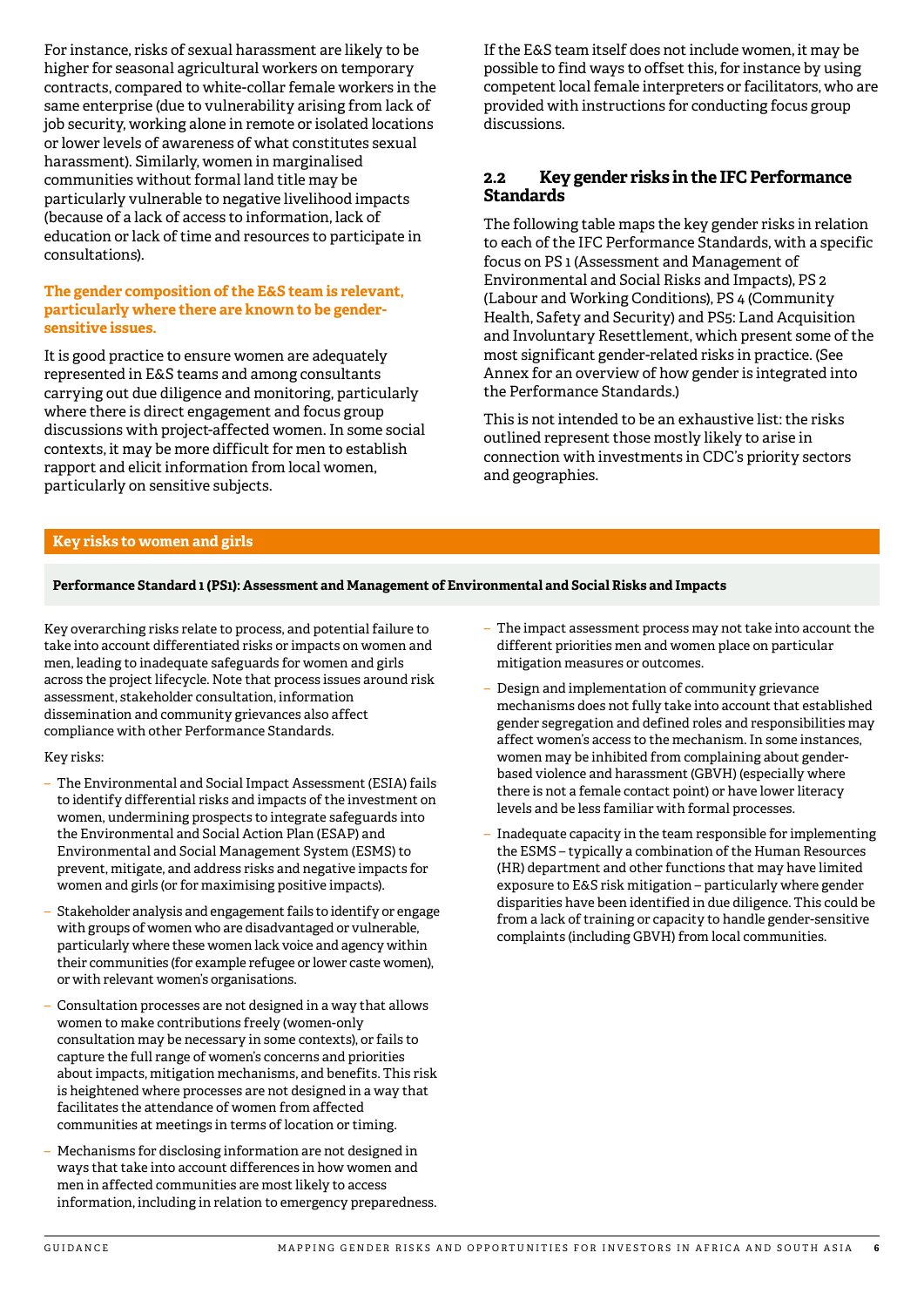#### **Performance Standard 2 (PS2): Labour and Working Conditions**

Key PS2 risk issues relate to gender discrimination in employment and sexual harassment. These risks are heightened where there is a lack of legislation that prohibits sexual harassment in the workplace or minimal penalty; see Section 4 for further information on gender-specific requirements).

Gender discrimination in employment should always be treated as a potential risk issue in all countries and sectors. Key discrimination risks relate to:

- **Recruitment and promotion:** For instance, job advertisements or job descriptions may call for applicants of a specific gender, or there may be an unspoken 'understanding' that female candidates are not shortlisted for certain jobs. In some cases, discrimination may relate to prevailing social and cultural norms, such as perceptions that women's role as primary caregiver may be incompatible with a management role.
- **Wage and working conditions:** Women may not be offered equal pay to men for work of equal value. They may be engaged on lesser terms and conditions of employment for work involving similar effort, skill or level of responsibility.
- **Individual or collective dismissal:** For instance, contracts may not be renewed for pregnant women, or the procedure and criteria applied during retrenchment are not objective or transparent and privilege one group over another.
- **Indirect discrimination:** This arises where policies or rules ostensibly apply to everyone in the same way, but disadvantage particular groups in practice. For instance, parttime workers may be identified as one of the groups at risk for collective dismissal – this is likely to affect women in particular, as they are significantly more likely to work part time.

Workplace discrimination can be difficult to uncover in practice. Factors that heighten the risks include a lack of clear and transparent HR policies for recruitment, promotion, and compensation (making it more likely that unconscious and conscious bias influences decision-making), and any use of workplace health or pregnancy testing without clear and lawful reasons for testing, or safeguards to protect confidential data (preventing discriminatory use).

Similarly, GBVH should always be treated as a risk issue in the workplace, and CDC has a zero-tolerance approach irrespective of what national law says. Factors that can heighten the risk of GBVH include:

- Workplaces in countries where social or cultural norms or language mean that GBVH is not perceived as an issue or priority.
- Strongly hierarchical working environments where senior leadership teams and managerial staff are predominantly male, while lower-skilled workers are predominantly female, especially where supervisors have discretionary control over bonuses. (This can create a hostile environment, where male supervisors expect a *quid pro quo* in return for signing off bonuses.)
- Workplaces with a high proportion of young or inexperienced workers and/or migrant workers.
- Workplaces with no explicit mention of GBVH in policiesw and procedures.
- Workplaces where existing GBVH policies and procedures are not implemented, supported, monitored, or functional.
- Research suggests that women working in male-dominated occupations – or in sectors where they are in a small minority – are at greater risk of GBVH, particularly in relation to physical work or environments focused on traditionally maleoriented tasks.
- Workplaces where women are required to work on their own or in isolated contexts, such as hotel workers, cleaners, drivers, security, or agricultural workers.
- Worker accommodation where there has not been an assessment of GBVH risks, and there are insufficient GBVH safeguards in place, including with respect to security personnel.

Other risk issues for PS2 include:

- **Lack of gender-sensitive Occupational Health & Safety (OHS) risk assessments and failure to provide suitable personal protective equipment (PPE):** Risk assessments may not consider gender-specific health impacts, leading to *inter alia* a lack of systems in place to procure PPE appropriate to women (e.g. wrong size gloves or shoes) or assign modified tasks to pregnant women (as appropriate). Risks to reproductive health include exposure to chemicals and pesticides, noises and vibrations (but note that these may also affect men's reproductive health).
- **Women workers engaged through third parties:** Women are more likely to be present in certain kinds of contracted services (for example, catering or cleaning) that may be less immediately visible than other kinds of services. While informal workplaces may not be engaged directly through CDC investments, lack of contracts may be an issue for women engaged through third parties, especially as women are typically over-represented in informal employment. Informal employment can heighten vulnerability to other labour risks (including working hours and wages in contravention of statutory minima, sexual harassment), particularly when combined with other factors, such as undocumented migration status.
- **Non-compliance with gender-related legal entitlements (see also Section 5):** There is a risk that women may not receive all benefits they are entitled to under law (or collective agreement). The nature of these entitlements will vary by jurisdiction but may include paid maternity leave, breastfeeding breaks, parental leave, or childcare provision in the workplace.
- **Grievance mechanisms:** There is a risk that grievance mechanisms may not be designed to take into account the different needs of women and men, including with respect to sexual harassment complaints; for instance, providing allmale contact points, or failing to provide a credible process to ensure confidentiality of individual grievances. This is particularly an issue where women's voice in decision-making or representative mechanisms (within trade unions or workplace committees) is limited.
- **Supply chains:** There is a risk that women in supply chains are subject to 'significant safety risks' in the form of GBVH, and that these risks are difficult to detect due to low levels of reporting and limited visibility of supply chain workplaces. The risk of GBVH is likely to be elevated in certain supply chains (agriculture or manufacturing) and geographies (fragile and conflict states). See the discussion in section 5.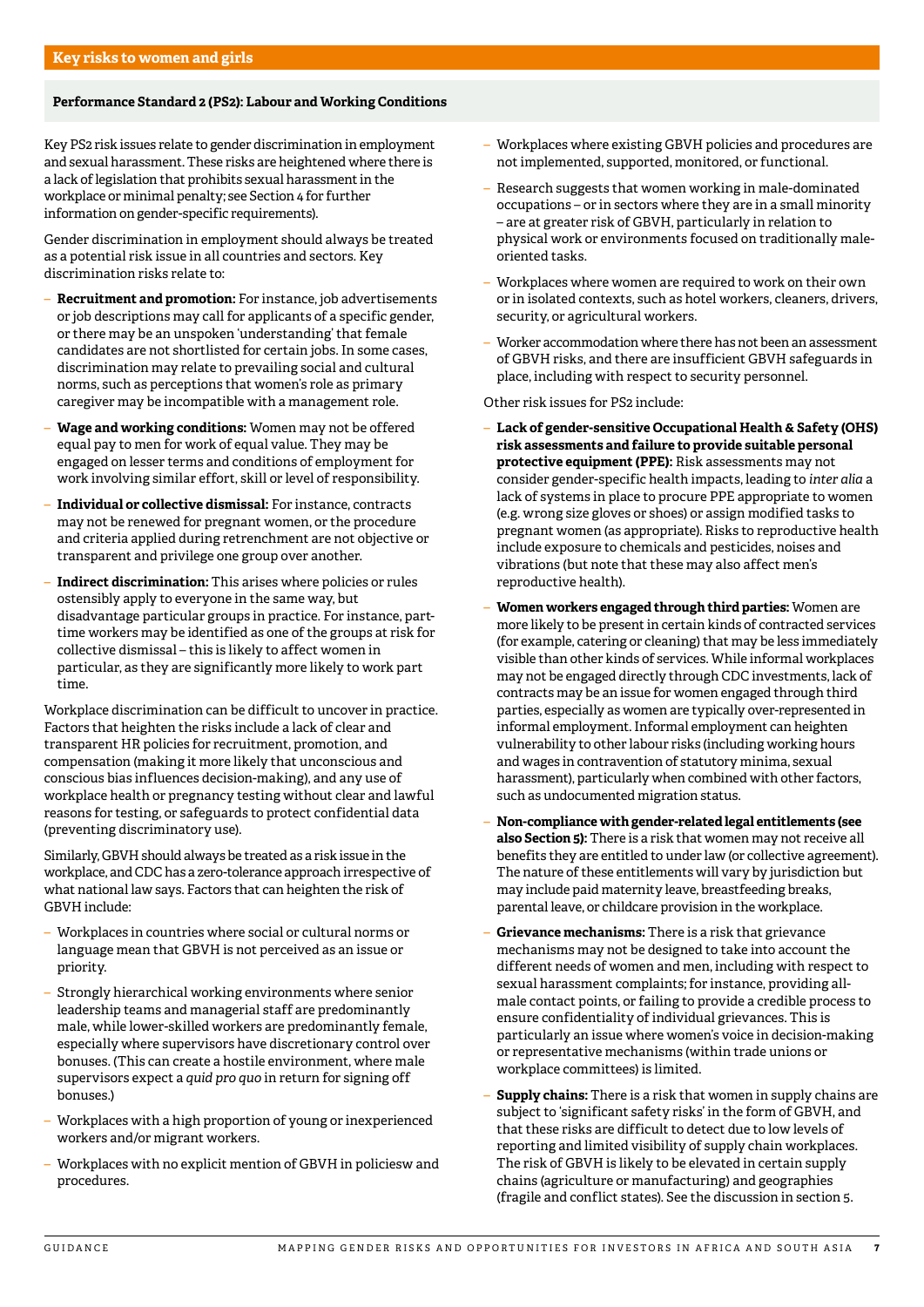#### **Performance Standard 3 (PS3): Resource Efficiency and Pollution Protection**

Gendered roles in households and workplaces mean that women may experience different risks resulting from pollution as a result of their daily routines leading to exposure. For instance, in some communities, women and girls are responsible for water collection and washing clothes in or near local waterways, so are more vulnerable to the effects of pollution near these sites. Note that some investments may lead to significant opportunities for reducing exposure to pollution that arise from gender roles in households. For example, access to off-grid energy may reduce time spent by women and girls on fuel collection and lead to cleaner cooking and heating technologies that reduce indoor pollution.

Some pollutants can result in disorders specific to women, such as breast cancer and ovarian disease, while other health concerns might arise for pregnant women and breastfeeding mothers. Persistent organic pollutants (POPs), for example, [have](https://www.undp.org/content/undp/en/home/librarypage/environment-energy/chemicals_management/chemicals-and-gender.html)  [been linked](https://www.undp.org/content/undp/en/home/librarypage/environment-energy/chemicals_management/chemicals-and-gender.html) to low birth weight, premature birth, and miscarriages.

There is a risk that pesticide management systems do not take into account the different ways in which women and men in the workforce and affected communities may be exposed or vulnerable to harm from pesticides. Pesticides such as DDT have been known to interfere with female hormonal functions, and even where pesticide application is done by men, assessments may not consider issues such as storage of pesticides in households and kitchens where women spend more time and risk greater exposure.

#### **Performance Standard 4 (PS4): Community Health, Safety and Security**

Community health and safety management requires a sound understanding of prevailing gender dynamics. In many communities, men and women have distinct roles and responsibilities, which means that their health, safety and personal security can be affected differently.

GBVH in affected communities is a key risk under PS4, particularly in relation to major works that involve significant labour influx. Whilst GBVH can potentially arise in many different circumstances, risks are particularly high in relation to investments that involve large-scale infrastructure development and natural resources. Here, the affected communities are often small and remote, and there is a significant influx of predominantly male labourers associated with the project that cannot be readily absorbed into the local community. Risks are also significantly heightened in fragile, conflict or post-conflict areas.

Increased risk of exposure to communicable disease, including STIs, is heightened where there is significant labour influx. Interactions between construction workforce and local communities can lead to an increased rate of sexually transmitted infections (STIs) and other communicable diseases. This is particularly the case where incoming workers are far from home and have disposable income (such as in logistics), which can result in risky sexual behaviours, an increase in casual or transactional sex and an increase in commercial sex workers. Increase in communicable diseases can also happen as a result of increased pressure on housing, leading to overcrowding.

There may also be GBVH risks associated with the engagement of security personnel. These risks can be heightened whereby the outsourcing of security to providers that do not have adequate systems in place to vet new personnel, do not provide training on community interactions or fail to monitor the behaviour of staff.

There may be gender-specific impacts related to water and sanitation, linked to gendered division of labour within households concerning household waste, and water use and management. For instance, cadmium pollution in water supplies [has been known to disproportionately impact women](https://www.undp.org/content/undp/en/home/librarypage/environment-energy/chemicals_management/chemicals-and-gender.html) in contexts where women are responsible for rice cultivation and clothes washing, resulting in body pain and kidney complications. [An assessment of a project's impact on water](https://theconversation.com/women-still-carry-most-of-the-worlds-water-81054)  [sources](https://theconversation.com/women-still-carry-most-of-the-worlds-water-81054) might consider conflicts at water points (including risk of GBVH) and the health impact of carrying heavy loads for long distances (especially when carried by pregnant women).

Increased pressure on healthcare services due to in-migration – including increases in communicable diseases – can place a strain on reproductive and maternal health services. This may be particularly relevant on large construction projects involving labour influx, and where communities in the project area have low absorption capacity.

On projects that lead to an increase in road traffic, different patterns of road use should be analysed to determine genderdifferentiated risks. For instance, in some communities it is predominantly women who set up market stalls by the side of the road, or who accompany children to school on main roads.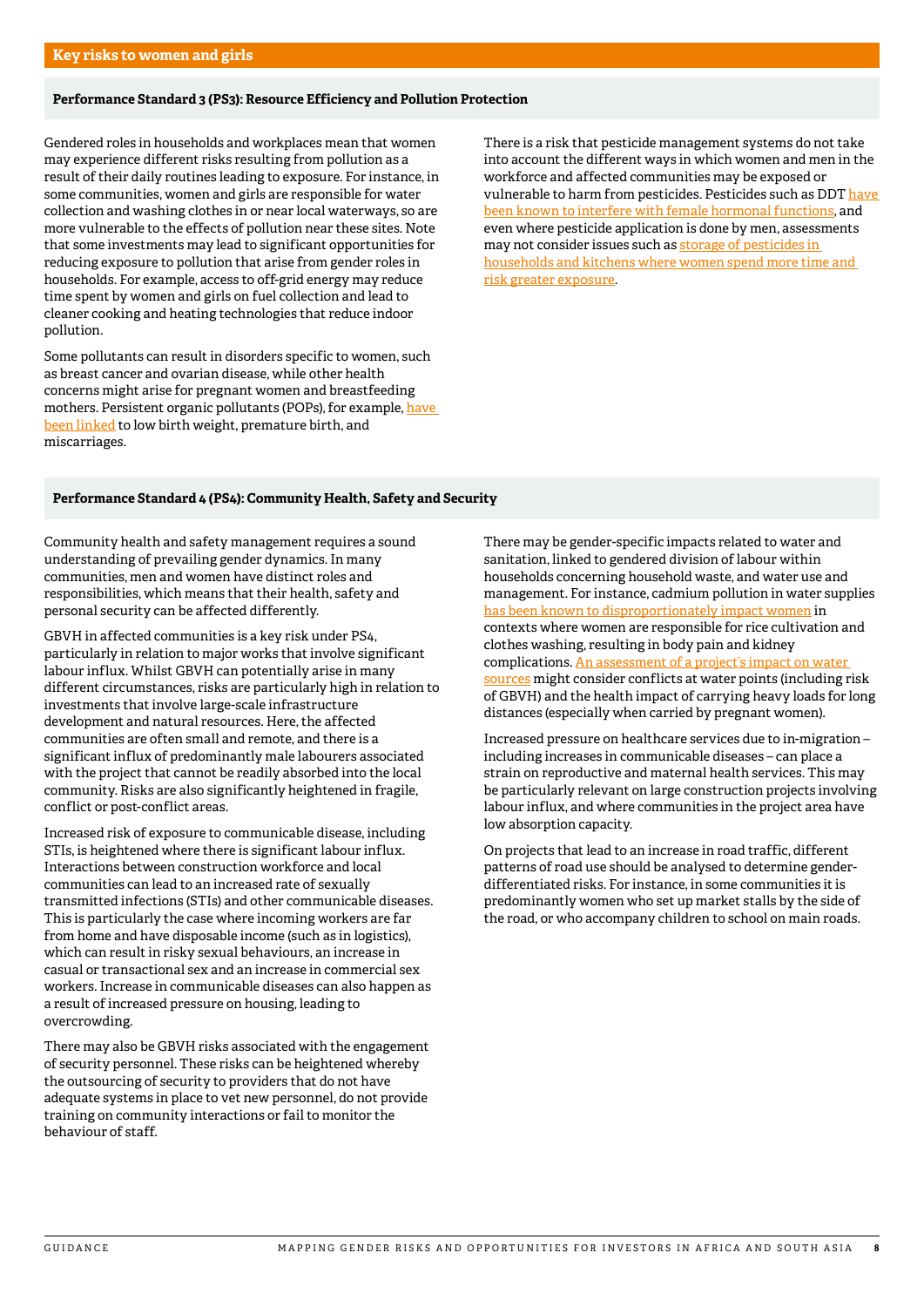#### **Performance Standard 5 (PS5): Land Acquisition and Involuntary Resettlement**

The overarching risk is the increased vulnerability or marginalisation of women as a result of failure to take into account different access to land, including its ownership, inheritance and use. Women typically have less access to land ownership than men, and compensation processes are frequently applied at the household level, and often controlled by husbands. In some legal systems, it is difficult for women to hold land title.

Women's livelihoods may be affected by restrictions on – or removal of access to – natural resources and non-tenured use of land (for foraging, semi-permanent activities such as crop or fish drying, or setting up stalls for the sale of food).

Risks of adverse outcomes are heightened across the whole of PS5 where stakeholder engagement and community grievance mechanisms related to land fail to capture women's perspectives. This might involve, for instance, inadequate consideration of women's land interests or women's need to access common property, customary land, and social infrastructure.

Although highly context-specific, risks involve the following:

– Compensation measures that exclude women in contexts where women's ability to own land is restricted by law or custom, or where their contribution to household income or subsistence is overlooked because they are not 'head of the household', leading to their exclusion during compensation or resettlement processes. Women may also be overlooked in compensation consideration processes because their economic activities relate to less visible activities: for instance, impacts on fishing may focus on men who are fishermen, without considering the processing activity undertaken by women elsewhere in the value chain (for example, fish drying).

- Men derive a disproportionate share of benefits due to women's subordinate role or lack of voice or lack of access to formal institutions such as banks. For instance, job creation initiatives may overwhelmingly benefit men who engage in formal employment, whereas women may be involved in temporary or informal employment (foraging, grazing of animals, seasonal agricultural labour) that may not be immediately recognised or visible as a 'job'.
- Compensation measures that fail to account for disruption to families caused by displacement, particularly female-headed households that rely on informal support networks, or compensation measures that disempower women in households (e.g. cash payments where expenditure is then determined by male head of household, due to cultural norms).
- Livelihood restoration programmes that do not take into account women may not be able to take advantage of new income-generating activities connected with a project, or take up skills training opportunities, possibly because of additional burdens created by resettlement.
- Valuation processes that do not account for communal resources used most often by women (water collection, roads and pathways), thus leaving women with no alternatives.
- Grievance mechanisms for contesting outcomes or seeking compensation are inaccessible to those with limited technical knowledge, access to information, or literacy, which may exclude women in certain contexts. This leads to a general risk that gender-specific land acquisition or resettlement issues are not detected and addressed.

#### **Performance Standard 6 (PS6): Biodiversity Conservation and Sustainable Management of Living Natural Resources**

In rural communities, women's dependence on natural resources for food and fuel may be negatively impacted if there is interference with natural resources and local ecosystems are affected. (There is some overlap here with considerations under PS5, given that loss of access to natural resources may affect livelihoods and cause economic displacement.)

There is also a risk that [women's specific knowledge of](https://www.cbd.int/gender/biodiversity/default.shtml)  [biodiversity conservation and land management](https://www.cbd.int/gender/biodiversity/default.shtml) is not adequately taken into account, which may have a negative impact on sustainability measures. This risk is heightened where stakeholder engagement and consultation measures do not adequately capture women's views.

[For instance, women in Nigeria](https://ir.lib.uwo.ca/cgi/viewcontent.cgi?article=1386&context=iipj) have knowledge of traditional pesticides that are not environmental pollutants and have adapted to climate change by using alternative fuels which are in turn biodegradable and can be used in the production of biogas (which is produced from the decomposition of organic waste). In several African countries, including Uganda and Rwanda, women play a particular role as [seed custodians](https://www.gaiafoundation.org/wp-content/uploads/2015/11/Celebrating-African-Rural-Women.pdf), and can be responsible for maintaining biodiversity of wild crops.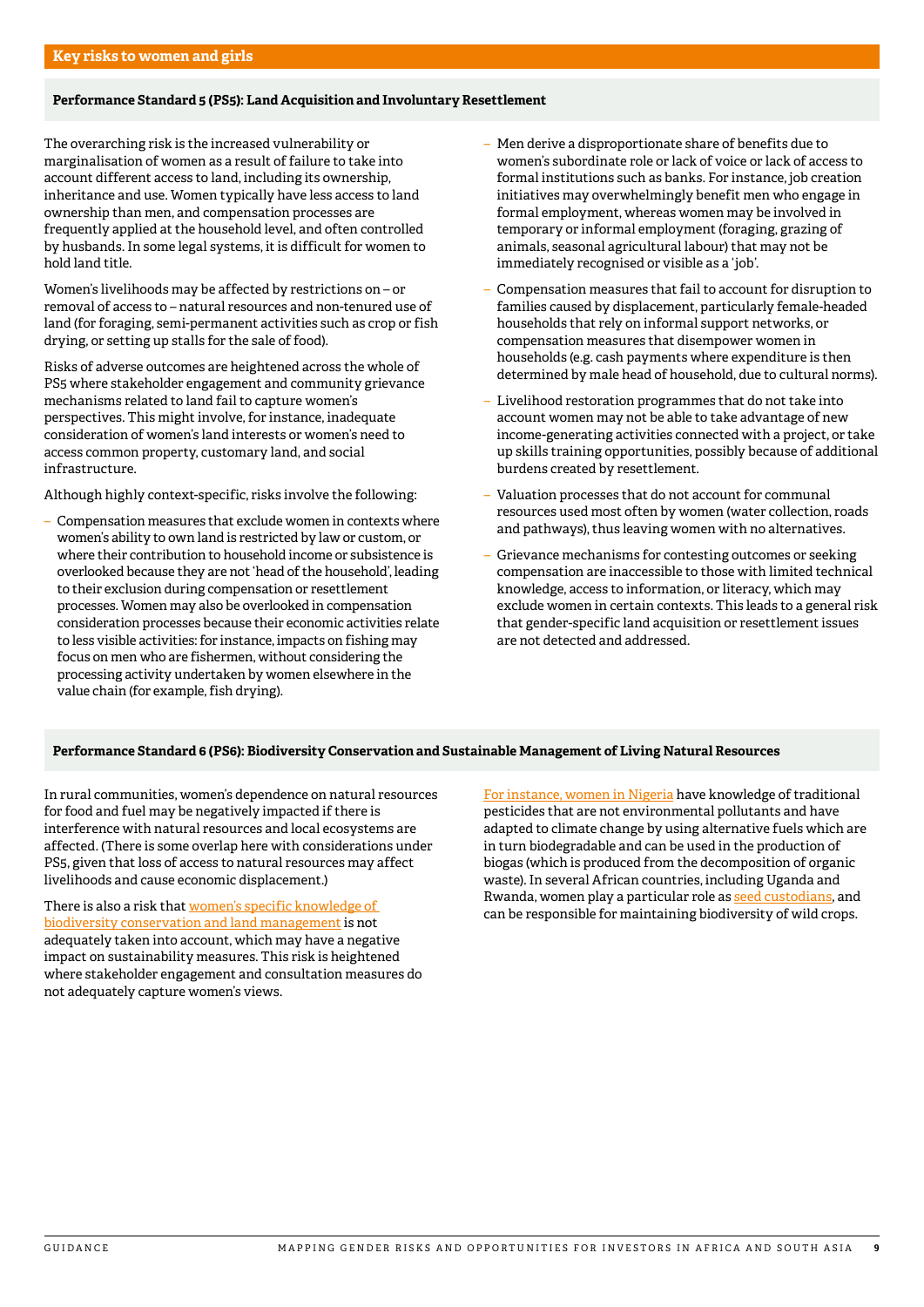#### **Performance Standard 7 (PS7): Indigenous Peoples**

A major overarching risk is that engagement processes fail to capture indigenous women's perspectives and concerns, particularly where there is limited information about gender roles in specific communities. Indigenous communities are typically more vulnerable, and may require a different approach with respect to engagement, consultation and information provision.

In some instances, there may be tensions between respect for traditional cultural practice and practices that embody gender equality. For instance, it may be traditional for men and women to exercise decision-making power over defined areas, with men dominating on externally facing roles. This may limit women's voices on certain subjects relating to investments. Depending on context, this can lead to inadequate consideration of indigenous women's different relationship to or customary use of resources or land, or of indigenous women's particular spiritual needs. In addition, women may be less likely to be bilingual compared to men. In all cases, consideration should be given to the specific context to determine whether there is an imbalance in how women's and men's perspectives are captured, and how this might be overcome through direct engagement, without raising conflict or placing women at risk.

#### **Performance Standard 8 (PS8): Cultural Heritage**

Where compensation or restoration is provided for loss of tangible cultural heritage, there is a risk that women's concerns are minimised or not fully addressed. This could stem from inadequate consideration of who defines cultural heritage (men or women), women's relationship to a particular cultural heritage site, or their specific needs in relation to a site.

Where women's views are not adequately captured, this can undermine efforts to secure Free, Prior and Informed Consent (FPIC), or to ensure all community members (men and women alike) receive adequate compensation (where appropriate).

Threats to cultural heritage may have specific impacts on indigenous women. For instance, attempts to protect or preserve cultural practices may crystallise existing restrictions on women, such as through enforcement of moral standards, conduct, and dress. Loss of cultural heritage can specifically impact indigenous women, and lead to diminished status within the community.

For instance, in [contexts where hawkers at tourist sites](https://www.academia.edu/5497970/Quo_vadis_Delhi_Urban_heritage_and_gender_towards_a_sustainable_urban_future)  [are predominantly women,](https://www.academia.edu/5497970/Quo_vadis_Delhi_Urban_heritage_and_gender_towards_a_sustainable_urban_future) loss of access to tangible cultural heritage sites may remove an important source of income which has disproportionate gender impacts. [In](http://www.cidh.org/countryrep/ColombiaMujeres06eng/IV.htm#Indigenous)  [other contexts](http://www.cidh.org/countryrep/ColombiaMujeres06eng/IV.htm#Indigenous), the relationship of indigenous women to ancestral land is unique and an essential element of existence and culture.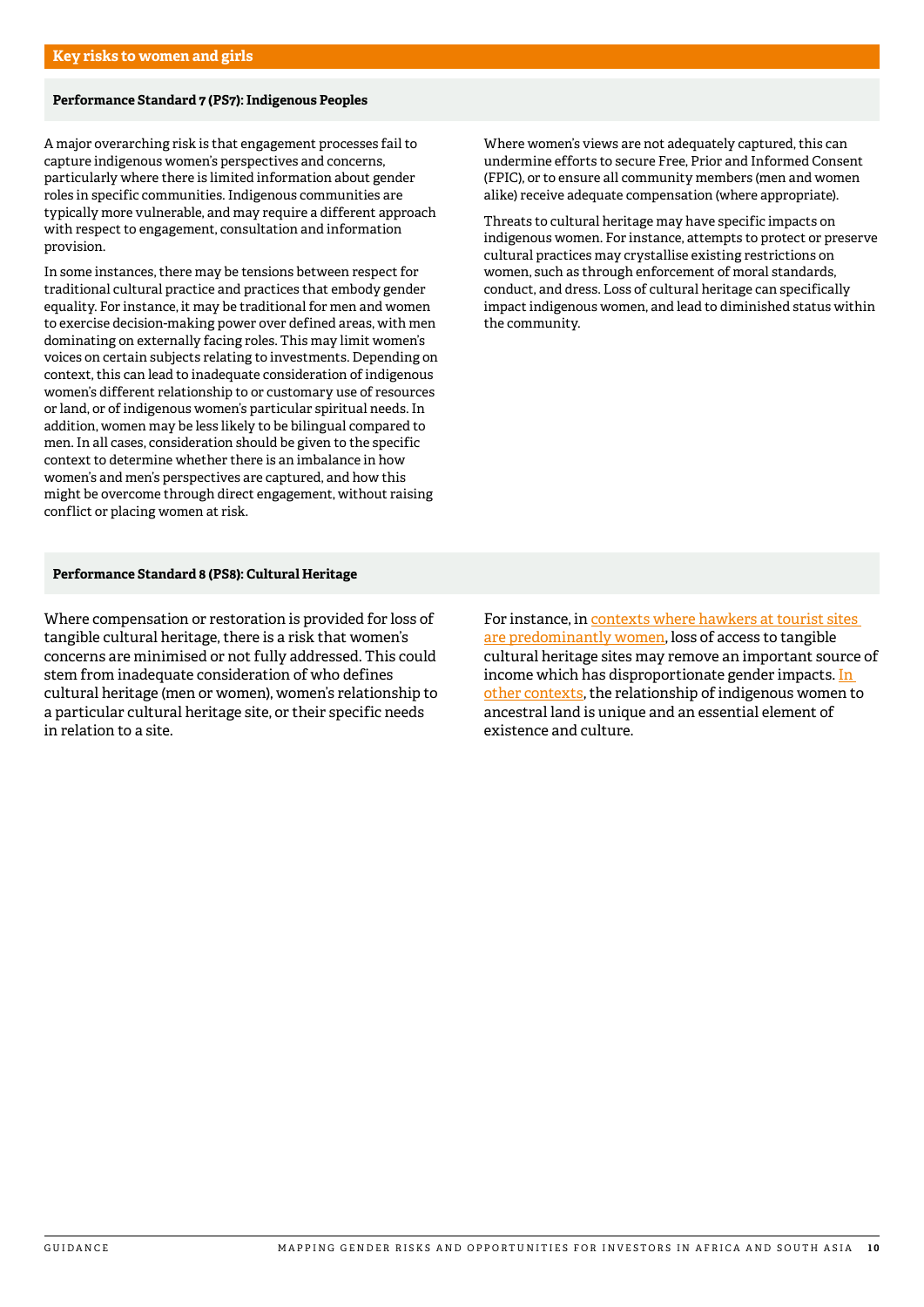<span id="page-10-0"></span>

## **Responding to gender risks by priority sector and geography**

Strong management processes established in accordance with PS1 provide an important overarching framework for identifying gender-related risks and mitigating impacts across all the performance standards. During the early phases of a project, stakeholder engagement and consultation processes, as well as the adequacy of community grievance redress mechanisms (GRMs), should be examined through a gender lens to ensure that potential performance standard issues are captured. This might entail:

#### **Stakeholder engagement and consultation Community grievance mechanisms**

As part of engagement planning, ensure women are adequately represented, providing specific accommodations as necessary (for example in terms of timing, choice of venue and childcare facilities). The views of women should be specifically documented during consultation.

Background research and engagement with local women's organisations before consultation can help ensure that specific gender issues are on the agenda and explored during consultation. This background information can also be used to understand local dynamics so that consultation can take place in an atmosphere free of intimidation or coercion.

Gender diverse consultation teams are desirable. Diversity can promote an environment where women feel comfortable sharing information. Diverse teams also increase the chance that gender-specific concerns are identified and raised.

If it is determined that mixed consultation groups are likely to minimise, hinder or omit the perspectives of women, consider separate women-only consultation groups or one-onone interviews with women.

Where a GRM is not already in place, one should be developed in consultation with the community and should incorporate gender elements (see left hand column). If practicable, grievance processes should allow individuals to interact with persons of the same sex when the grievance is filed and while it is processed which might entail a specific gender contact point.

GRMs must be based on formalised procedures which should be informed by an understanding that women and men have different needs and might report different issues. For instance, procedures should allow for both oral and written grievances to be captured. Allowing complaints to be made via representatives may increase the likelihood that gender-specific issues are raised.

When publicising a GRM, information should be disseminated in a way that is accessible to women, accounting for places that women visit regularly, as well as literacy levels and local languages. Methods of dissemination might involve partnering with local women's organisations, orally communicating GRMs in a targeted manner, plain language and illustrative leaflets, and local radio. Promoting the GRM in places where women congregate, through choice or necessity, can be useful. Information on the GRM should reinforce that complaints can be made anonymously, detail how grievances are handled, and explain the protections that are in place.

If a review of existing GRMs is being conducted, an analysis of who is filing grievances and the nature of complaints can reveal the extent to which gender issues are being raised and captured.

The tables below provide an overview of key gender-related risks by sector and geography, and are illustrated through examples in practice. Risk identification does not cover all IFC Performance Standards, but rather focuses on risks that are likely to be most relevant. Suggested questions and mitigation measures are included which can be considered during due diligence.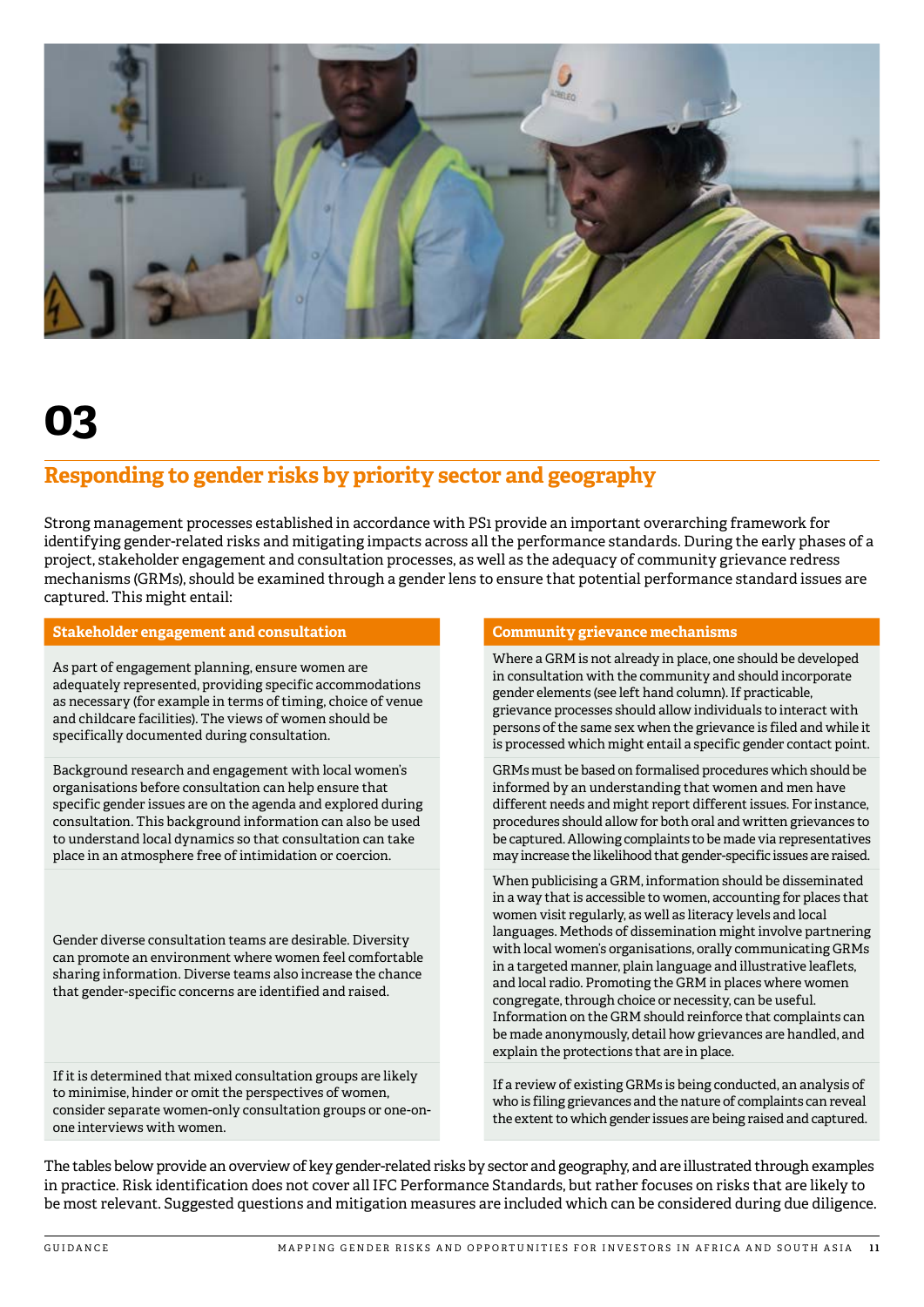#### <span id="page-11-0"></span>**3.1 Financial services**

#### **Main compliance issues**

**PS2:** Discrimination in recruitment, wages, training opportunities and promotion; potentially high levels of sexual harassment.

#### **Examples of risks in practice**

#### – **SOUTH ASIA**

**Discrimination in promotion in Pakistan:** [A study](http://journals.iobmresearch.com/index.php/PBR/article/view/834)  [conducted in the Pakistani banking sector](http://journals.iobmresearch.com/index.php/PBR/article/view/834) found that women have less upward career mobility than men, a gap which has partially been driven by discriminatory attitudes based on stereotypes and social norms.

#### – **SUB-SAHARAN AFRICA**

**Discrimination on the grounds of pregnancy:** A female manager at a Kenyan insurance company claimed that her position was re-advertised within days of notifying [her employer that she was pregnant](https://www.the-star.co.ke/news/2018-08-21-jubilee-insurance-on-the-spot-for-firing-woman-over-pregnancy/).

**Sexual harassment in Kenya:** Incidents of sexual harassment have been reported in Kenya's banking sector, [including allegations by female interns against their](https://www.the-star.co.ke/news/2018/11/07/bank-manager-dismissed-on-sexual-harassment-claims_c1846489)  [manager](https://www.the-star.co.ke/news/2018/11/07/bank-manager-dismissed-on-sexual-harassment-claims_c1846489), as well as [serious allegations of sexual assault](https://www.standardmedia.co.ke/article/2001275070/top-banker-responds-to-sexual-harassment-allegations).

#### – **NORTH AFRICA**

**Victimisation connected with allegations of sexual harassment in Algeria:** Two female employees of the Bank of Algeria were countersued for defamation and received suspended jail sentences and fines after publicly claiming [they had been harassed at work.](https://freedomhouse.org/sites/default/files/inline_images/Algeria.pdf)

#### **Due diligence questions**

What is the composition of the workforce (disaggregated by gender, grade, and contract type)? Do you have genderdisaggregated information on income levels?

What policies and practices are in place to prevent discrimination in recruitment, promotion, terms and conditions, and training and development? How are these communicated to workers and implemented in practice?

Can you describe your grievance mechanism and the measures that are in place to prevent and address sexual harassment? Have there been past complaints about gender discrimination or sexual harassment?

#### **Example mitigating measures**

Ensure HR policy framework incorporates gender elements (including zero tolerance for harassment) and is clearly communicated to workforce, including all line managers.

Implement specific employee and manager training programmes (e.g. on legal obligations, harassment).

Revise grievance mechanism to ensure gender-sensitivity, including female and male contact points, and confidentiality assurances.

Where women are under-represented in supervisor or management roles, encourage measures to address this.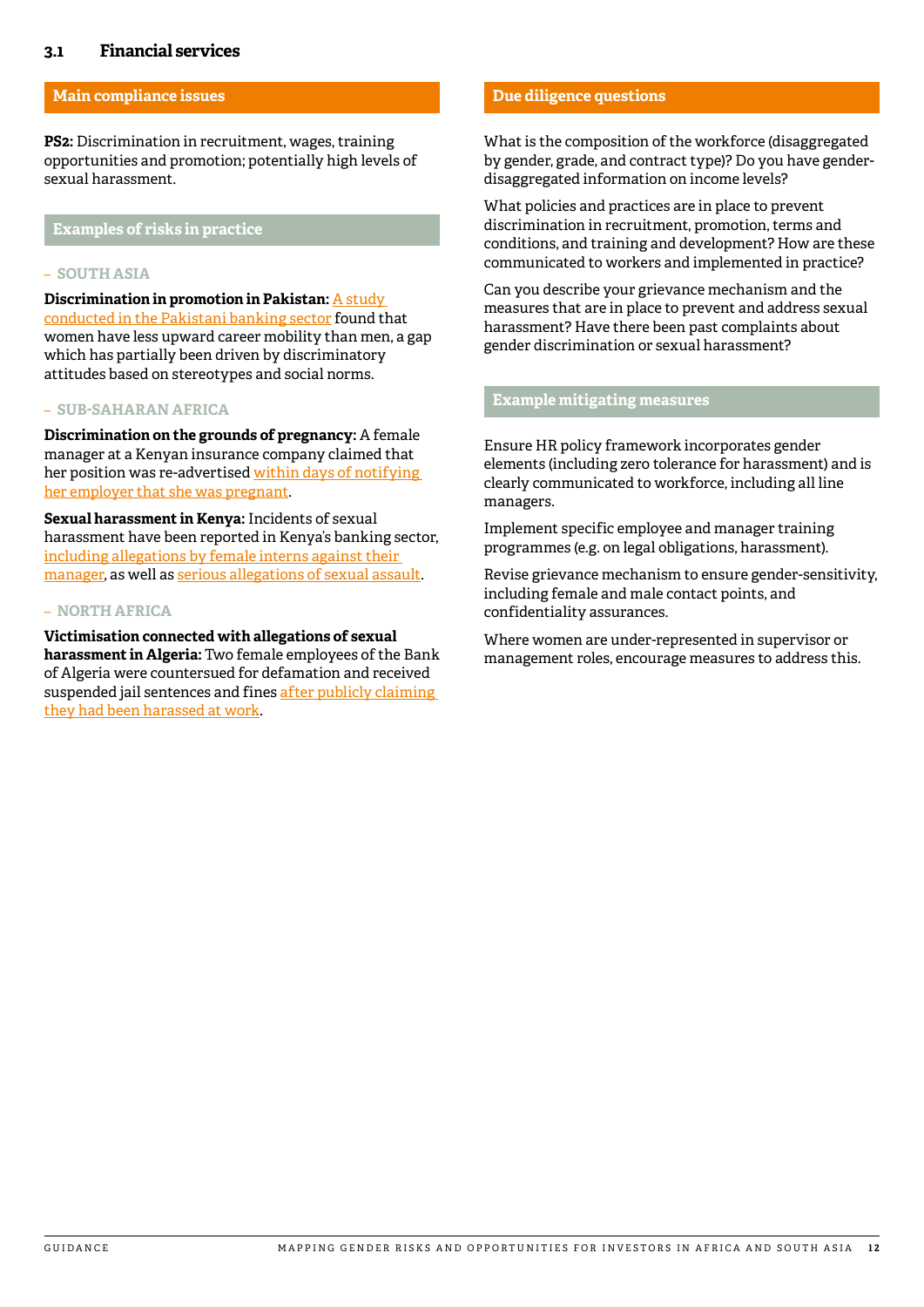#### <span id="page-12-0"></span>**Main compliance issues**

**PS2:** Social norms about appropriate jobs for women typically lead to low levels of women workers in this sector. In some countries where women commonly work in the sector (e.g. India, Rwanda), there are risks of discrimination and GBVH. Risk of gender-specific OSH issues (e.g. reproductive health, suitability of PPE).

**PS4:** GBVH is a major risk in large civil works, especially where there is large labour influx in small or remote communities.

**PS5:** Women may be excluded from resettlement-related consultations and may be at risk of not receiving sufficient compensation or becoming disproportionately impacted.

**Examples of risks in practice**

#### – **SOUTH ASIA**

**Discrimination in recruitment and pay in India:** [Research](https://blogs.lse.ac.uk/southasia/2018/03/08/how-can-a-woman-do-these-things-female-construction-workers-and-pathways-of-mobility/)  [on female construction workers in Karnataka state, India](https://blogs.lse.ac.uk/southasia/2018/03/08/how-can-a-woman-do-these-things-female-construction-workers-and-pathways-of-mobility/) reports discriminatory attitudes towards women entering the industry. Women who do work in construction are paid less than men, despite performing the same work, and have fewer opportunities to advance or learn a trade.

#### – **SUB-SAHARAN AFRICA**

**GBVH in affected communities in Uganda:** During a World Bank project in Uganda, incidents of serious sexual assault committed by construction workers against women in the surrounding community led to considerable media [coverage and scrutiny.](https://www.theguardian.com/global-development/2016/jan/12/world-bank-cancels-uganda-road-sexual-assault-claims)

**Increased risk of STI rates:** [The link between labour](https://www.sciencedirect.com/science/article/pii/S2214139116300270)  [influx and increased rates of STIs are particularly](https://www.sciencedirect.com/science/article/pii/S2214139116300270)  [significant in sub-Saharan Africa](https://www.sciencedirect.com/science/article/pii/S2214139116300270) in light of high levels of HIV infection.

**Deficient resettlement and compensation procedures:** [Studies of displacement and resettlement procedures in](https://www.oicrf.org/-/ensuring-gender-equity-in-compensation-and-resettlement-schemes-related-to-commercial-land-investments-in-tanzania-and-mozambiq-1)  [Mozambique](https://www.oicrf.org/-/ensuring-gender-equity-in-compensation-and-resettlement-schemes-related-to-commercial-land-investments-in-tanzania-and-mozambiq-1) have identified numerous challenges, including lack of consideration of women's concerns during consultation and cases where women faced greater difficulties contesting compensation payments.

#### – **NORTH AFRICA**

**Sexual harassment around building sites in Egypt:** Given reports of high levels of sexual harassment in public spaces in Egypt, GBVH is likely to be a concern. A study by [UN Women](https://web.law.columbia.edu/sites/default/files/microsites/gender-sexuality/un_womensexual-harassment-study-egypt-final-en.pdf) found that "workers and hand craftsmen" were one of the groups most likely to offend.

NB In the context of low levels of women's labour force participation in the region, women are severely [under](https://books.google.co.uk/books?id=40VvDwAAQBAJ&printsec=frontcover#v=onepage&q=construction&f=false)[represented in the construction sector](https://books.google.co.uk/books?id=40VvDwAAQBAJ&printsec=frontcover#v=onepage&q=construction&f=false) due to a perception that construction requires physical effort and is thus reserved for men.

#### **Due diligence questions**

Will the project involve significant labour influx?

Will the project involve land acquisition and involuntary displacement? What processes are in place to ensure that consultation captures women's voices, and that women have access to information, and grievance mechanisms? Are there any specific laws or practices (e.g. inheritance) which negatively impact women's land holding rights?

Where tendering is yet to start: Do procurement processes require contractors to take any measures to assess, prevent and address GBVH risks?

Where tendering has been completed: Does the contractor have policies and procedures in place to assess and manage gender-specific risks in the local community, particularly the risk of GBVH? Can they clearly explain who is responsible for implementing these policies and how, including grievance mechanisms? Have there been any complaints or grievances from women workers or members of local community?

Will there be women workers on site? If yes, does the contractor have policies in place to ensure gender specific labour and OHS risks are adequately addressed? Are there separate facilities available for women and men?

#### **Example mitigating measures**

Ensure that terms of reference (TOR) for ESIA consultants considers specific issues beyond the worksite, including labour influx and GBVH risks. OSH assessments should examine specific gender related issues where appropriate. Land and resettlement assessment should include a gender dimension.

Ensure that gender is adequately reflected in information provision to community, consultation processes and community grievance mechanisms.

Support information and awareness programmes on women's land entitlement and processes in advance of any compensation programme.

Where tendering is yet to start, ensure that procurement frameworks include requirements to assess, prevent and address gender and GBVH risks (including relevant safeguarding policies, training, and workplace and community grievance mechanisms).

Where tendering has been completed, ensure credible policies and procedures are in place to assess and manage GBVH risks, including adequately trained staff.

In the context of labour influx, explore the extent to which the influx might be minimised through the use of local labour.

Where women are under-represented in supervisor or management roles, encourage measures to address this.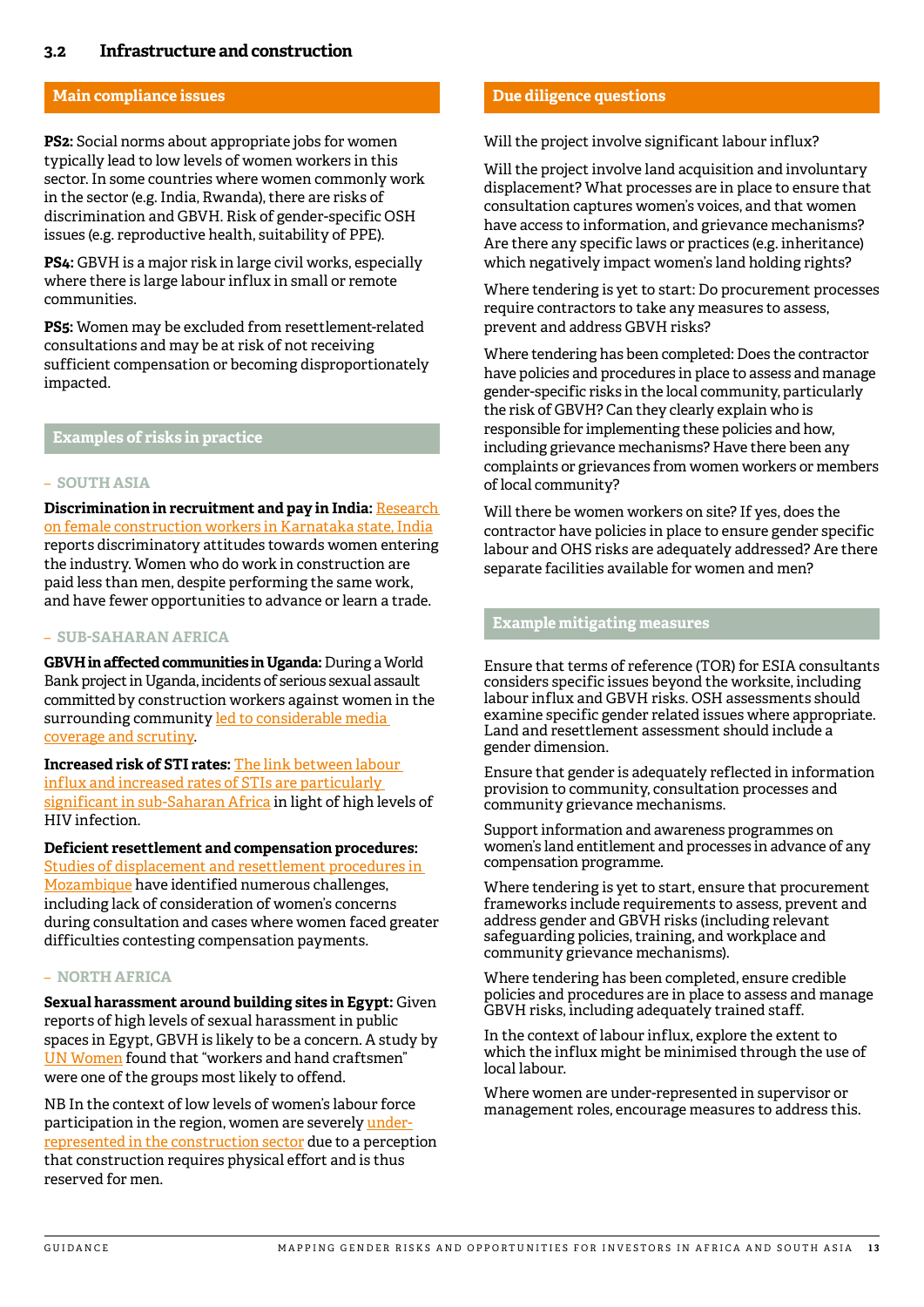#### <span id="page-13-0"></span>**Main compliance issues**

**PS2:** Discrimination in recruitment, wages, training and promotion; potentially high levels of sexual harassment (by co-workers, patients or clients). In some contexts, document retention practices may lead to concerns of forced labour. Risk of gender-specific OSH issues (e.g. risks associated with infected linens, cleaning agents, stress factors, sexual harassment).

**PS4:** Risks of GBVH committed by health facility workers against women in the community seeking care.

#### **Examples of risks in practice**

#### – **SOUTH ASIA**

**Sexual harassment, discrimination in promotion, OHS:** [Interviews conducted with female healthcare workers in](http://www.world-psi.org/sites/default/files/documents/research/en_gbvworkplacereport2018_final.pdf)  [Pakistan](http://www.world-psi.org/sites/default/files/documents/research/en_gbvworkplacereport2018_final.pdf) have brought to light issues of harassment from male colleagues, victimisation for resisting sexual advances (including termination and salary withholding), and a lack of women in high ranking positions. Broader OHS risks can also stem from harassment and abuse committed by patients against female health workers.

**Document retention of nurses in India:** Some hospitals in India reportedly retain the educational certificates of nurses (who are predominantly women) as a means of preventing job churn, which presents a risk of forced labour, as the certificate is necessary for seeking other employment.

#### – **SUB-SAHARAN AFRICA**

**Risk of discrimination in recruitment and promotion in Uganda:** [A study on Uganda's health sector](https://www.intrahealth.org/sites/ihweb/files/attachment-files/GDIA-Report.pdf) found that women occupy fewer jobs and are concentrated in lowerlevel jobs, with lack of advancement associated with negative beliefs about women managers and a perception that pregnancy and family responsibilities are a hindrance.

**GBVH:** Female health workers in South Africa have raised [serious concerns about sexual harassment, threats, and](https://www.timeslive.co.za/news/south-africa/2018-08-03-men-threaten-us-with-guns-rape-female-medic-and-doctor-speak-up/)  [violence](https://www.timeslive.co.za/news/south-africa/2018-08-03-men-threaten-us-with-guns-rape-female-medic-and-doctor-speak-up/) perpetrated by patients while on duty.

**Mistreatment of women during childbirth:** A study on facility-based childbirth in four countries – Ghana, Guinea, Nigeria and Myanmar – found that [one in three](https://www.thelancet.com/journals/lancet/article/PIIS0140-6736(19)31992-0/fulltext)  [women had experienced mistreatment during childbirth](https://www.thelancet.com/journals/lancet/article/PIIS0140-6736(19)31992-0/fulltext), including physical abuse and discrimination. Women who were younger and less educated were most at risk.

#### – **NORTH AFRICA**

**Abuse of female users of health services:** [Research on](https://journals.plos.org/plosmedicine/article?id=10.1371/journal.pmed.1001847#pmed.1001847.s006)  [mistreatment of women during childbirth](https://journals.plos.org/plosmedicine/article?id=10.1371/journal.pmed.1001847#pmed.1001847.s006) covering Egypt and Morocco (among other countries) documents instances of physical abuse, verbal abuse, stigma, and discrimination committed by health facility workers against women.

#### **Due diligence questions**

What is the composition of the workforce (disaggregated by gender, grade, and contract type)?

What policies and practices are in place to prevent discrimination? How are these communicated and implemented in practice?

What kind of specific patient safeguarding policies are in place, and do these cover GBVH?

Can you describe the measures in place to protect employees from GBVH, both from and between employees and service users?

Have there been past complaints about gender discrimination or sexual harassment from employees or service users?

Can you confirm that OSH risk assessments have incorporated gender considerations? For example, whether female dominated roles were included in the assessment scope, whether specific hazards were considered, and whether risk prioritisation was deemed appropriate.

Are staff personal documents or professional qualifications (e.g. training certificates) retained by the employer?

#### **Example mitigating measures**

Ensure HR policy framework incorporates gender elements (including zero tolerance for harassment) and is clearly communicated to the workforce, including all line managers.

Ensure that safeguarding policies that cover GBVH risks are in place for patients.

Implement specific employee and manager training programmes (e.g. on legal rights and obligations).

Where women are under-represented in supervisor and management roles, encourage measures to address this.

Revise grievance mechanisms to ensure gendersensitivity, including female and male contact points, and provide confidentiality assurances.

Where external consultants perform assessments, ensure that gender and OSH items are incorporated into TOR (e.g. consideration of risks associated with infected linens, cleaning agents, stress factors, sexual harassment).

If staff documents are being retained, assess underlying factors (e.g. root causes for turnover), develop an action plan and define the process for returning documents.

Where GBVH against patients is a risk, explore scope for same-sex care or training for male staff and establish clear safeguarding procedures.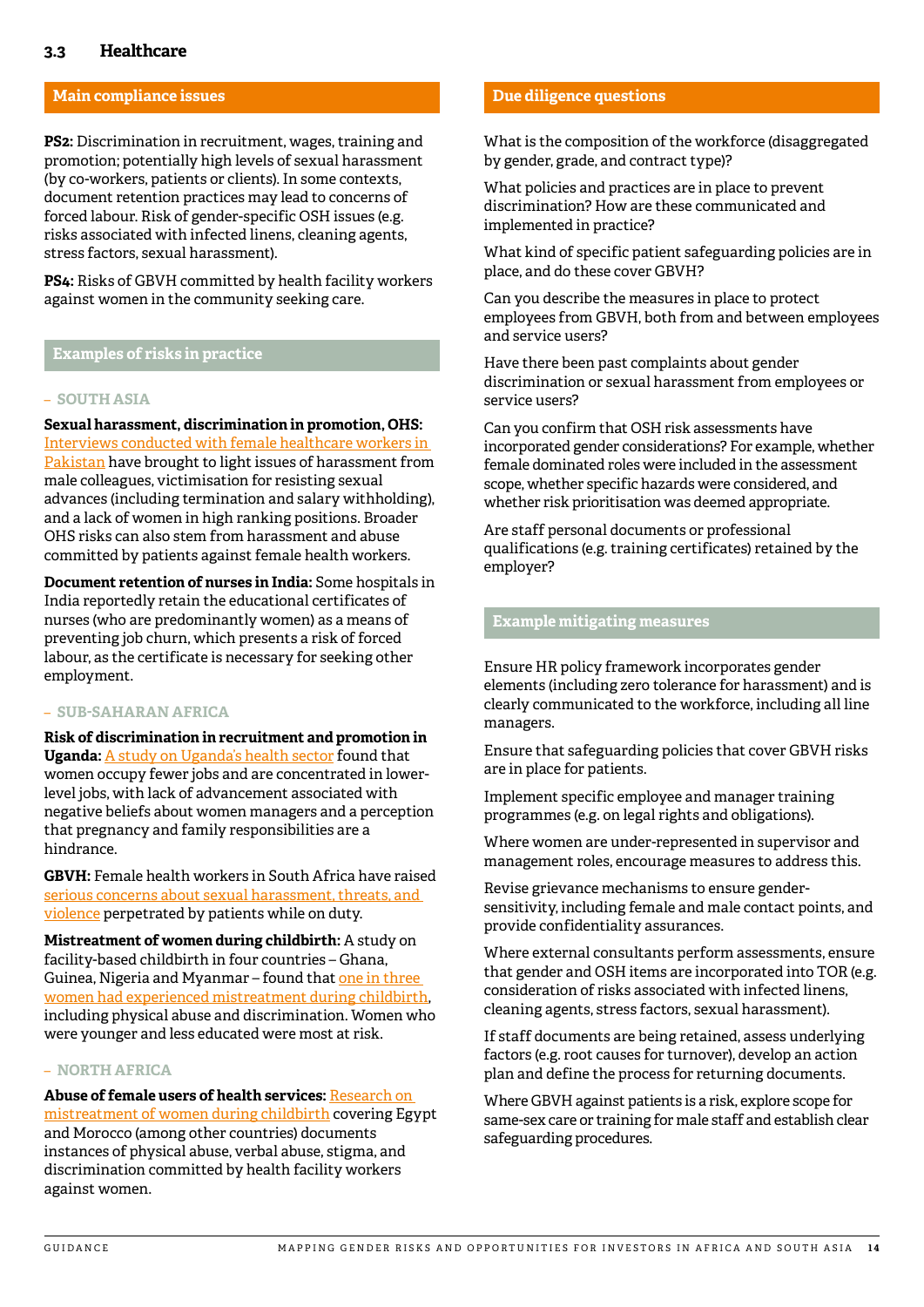#### <span id="page-14-0"></span>**3.4 Manufacturing**

#### **Main compliance issues**

**PS2:** Risk of discrimination in recruitment, wages, training and promotion. Risks in relation to maternity. Concerns over sexual harassment where there are more low-skilled female workforce supervised by predominantly male managers and supervisors. In certain manufacturing contexts, child labourers may predominantly be girls.

#### **Examples of risks in practice**

#### – **SOUTH ASIA**

**Direct discrimination in recruitment in India:** [Research](http://documents.worldbank.org/curated/en/548581522089881652/pdf/WPS8379.pdf)  [produced by the World Bank](http://documents.worldbank.org/curated/en/548581522089881652/pdf/WPS8379.pdf) indicates that 51 per cent of ads for machine-related jobs in India express a preference for men.

**Sexual harassment; discrimination in pay and promotions; child labour in Bangladesh:** [According to one](https://www.fairwear.org/wp-content/uploads/2016/06/BangladeshCountryStudy2016.pdf)  [study in Bangladesh,](https://www.fairwear.org/wp-content/uploads/2016/06/BangladeshCountryStudy2016.pdf) 60 per cent of polled female garment factory workers reported experiencing some type of harassment. Moreover, promotions and pay raises are reportedly not based on formal skills evaluation, leading to the potential for arbitrariness and discrimination . Within Bangladesh's garment industry, [child labour is a](https://www.npr.org/sections/goatsandsoda/2016/12/07/504681046/study-child-laborers-in-bangladesh-are-working-64-hours-a-week)  [reported issue with girls often overrepresented](https://www.npr.org/sections/goatsandsoda/2016/12/07/504681046/study-child-laborers-in-bangladesh-are-working-64-hours-a-week) compared to boys.

**Wage discrimination and sexual harassment in Sri Lanka:** It is reported that [Sri Lankan women working in](https://www.ilo.org/wcmsp5/groups/public/---ed_emp/documents/publication/wcms_212721.pdf)  [Export Processing Zone \(EPZ\) garment factories](https://www.ilo.org/wcmsp5/groups/public/---ed_emp/documents/publication/wcms_212721.pdf) receive lower wages compared to men, are not given equal career development opportunities, and are often victims of sexual harassment.

#### – **SUB-SAHARAN AFRICA**

**Discrimination in recruitment in Ethiopia:** [Surveys](http://www.et.undp.org/content/dam/ethiopia/docs/2018/A Study on Women in Manufacturing in Ethiopia.pdf)  [focusing on manufacturing firms in Ethiopia](http://www.et.undp.org/content/dam/ethiopia/docs/2018/A Study on Women in Manufacturing in Ethiopia.pdf) found that 31 per cent of firm representatives expressed a preference for hiring men for higher-skill positions, a perspective informed by cultural attitudes and traditional understandings of gender roles.

#### – **NORTH AFRICA**

**Women's working conditions in contravention of labour laws in Morocco:** Research conducted in Moroccan garment factories provides accounts of unregulated working conditions including [unpaid overtime](https://www.researchgate.net/publication/274983960_Girls_of_the_Factory_A_Year_with_the_Garment_Workers_of_Morocco), [lack of](https://core.ac.uk/download/pdf/48828241.pdf)  [maternity leave, and long working hours](https://core.ac.uk/download/pdf/48828241.pdf). [Anecdotally, a](https://muse.jhu.edu/article/481986/pdf)  [preference for hiring women has been linked to a](https://muse.jhu.edu/article/481986/pdf)  [perception that women are more submissive and easily](https://muse.jhu.edu/article/481986/pdf)  [exploited](https://muse.jhu.edu/article/481986/pdf).

**Sexual harassment in Egypt:** A 2016 study by a local NGO found that [factories have the highest rate of reports of](http://nwrcegypt.org/en/wp-content/uploads/2016/06/Observatory-of-the-Economic-and-Social-Rights-of-Women-at-Work-15x21-EN.pdf)  [sexual harassment](http://nwrcegypt.org/en/wp-content/uploads/2016/06/Observatory-of-the-Economic-and-Social-Rights-of-Women-at-Work-15x21-EN.pdf) compared to other workplaces.

#### **Due diligence questions**

What is the composition of the workforce (disaggregated by gender, grade, and contract type) and gender pay gap?

What policy framework is in place, and how is this communicated to workers, line supervisors and managers? Are issues such as sexual harassment, equal opportunity and discrimination covered?

Is there a bonus system? What kind of discretion do supervisors have over the award of bonuses?

What facilities are available to women?

#### **Example mitigating measures**

Ensure policy frameworks incorporate gender elements (including zero tolerance for harassment and equal opportunity) and is widely communicated.

Implement specific training programmes (e.g. on legal rights and obligations, harassment).

Where women are under-represented in supervisor and management roles, encourage measures to address this.

Examine whether workplace organisation might be conducive to harassment (e.g. [certain incentive and](https://betterwork.org/wp-content/uploads/2020/01/SHP-Thematic-Brief.pdf)  [production target schemes](https://betterwork.org/wp-content/uploads/2020/01/SHP-Thematic-Brief.pdf) are [associated with more](https://betterwork.org/wp-content/uploads/2020/01/Research-Brief-Sexual-Harassment-LR-Rnd5-4.pdf)  [sexual harassment\)](https://betterwork.org/wp-content/uploads/2020/01/Research-Brief-Sexual-Harassment-LR-Rnd5-4.pdf) and determine whether practices can be modified

Ensure that separate facilities are available for women if needed (e.g. bathrooms and accommodation).

Revise grievance mechanisms to ensure gendersensitivity, including female and male contact points and confidentiality assurances.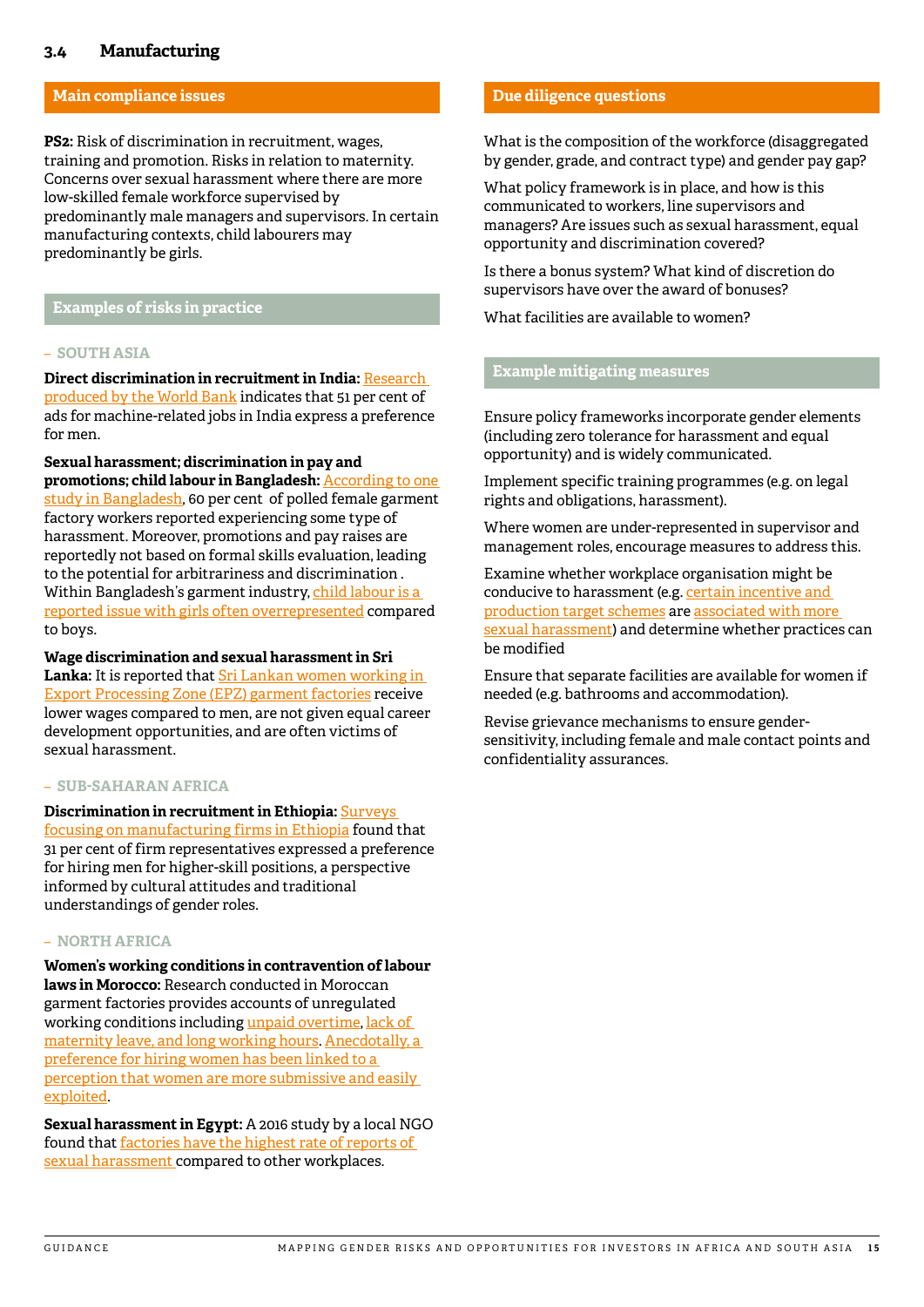#### <span id="page-15-0"></span>**3.5 Food and agriculture**

#### **Main compliance issues**

**PS2:** Discrimination in recruitment, wages, training and promotion. Risk of gender-specific OSH issues (e.g. sexual harassment, exposure to fertilisers and pesticides and women's reproductive health and wellbeing of pregnant workers).

**PS4:** Where there are high levels of predominantly male seasonal labour, there could be a heightened risk of STIs in local communities.

**PS5:** Legal and customary restrictions affect women's land ownership; risk of non-compliance in issues of land use, resettlement and compensation.

#### **Examples of risks in practice**

#### – **SOUTH ASIA**

**Discrimination against and harassment of lower-caste women:** Dalit women living in rural areas face significant discrimination on the basis of both caste and gender. [Reports describe instances of sexual and physical violence](https://www.ohchr.org/Documents/HRBodies/CEDAW/RuralWomen/FEDONavsarjanTrustIDS.pdf) when Dalit women try to assert their right to wages, along with broader discrimination when attempting to access employment.

#### – **SUB-SAHARAN AFRICA**

**Pregnant women exposed to pesticides in Tanzania:** Studies have linked women's exposure to pesticides with a range of adverse impacts including reduced fertility, prolonged pregnancy, and developmental defects. It is suggested that pregnancy complications among [horticulture workers in Tanzania may be linked to](https://journals.sagepub.com/doi/full/10.1177/1178630217715237)  [pesticide exposure.](https://journals.sagepub.com/doi/full/10.1177/1178630217715237)

**Gender inequality in land laws:** In Tanzania and Mozambique, commercial land use laws that address community consultations and compensation [fail to](https://www.wri.org/publication/a-fair-share-for-women)  [consider women's farming activities and their need to](https://www.wri.org/publication/a-fair-share-for-women)  [access resources such as water and firewood](https://www.wri.org/publication/a-fair-share-for-women).

#### – **NORTH AFRICA**

**Sexual harassment:** In Morocco, women's participation in mixed gender agricultural work (e.g. fruit picking or green houses) is [associated with heightened risk of sexual](http://documents.worldbank.org/curated/en/798491468000266024/pdf/103907-WP-P144621-PUBLIC-Non-BOARD-VERSION-Morocco-Gender-ENG-3-8-16-web.pdf)  [harassment as well as general social stigma](http://documents.worldbank.org/curated/en/798491468000266024/pdf/103907-WP-P144621-PUBLIC-Non-BOARD-VERSION-Morocco-Gender-ENG-3-8-16-web.pdf) (linked to perceived tarnishing of honour through social interaction).

#### **Due diligence questions**

What is the composition of the workforce disaggregated by gender, grade, and contract type (esp. seasonal)? Are there occupations or roles where women are particularly (over)represented?

What policies and practices are in place to prevent discrimination and prevent harassment? How are these communicated and implemented in practice, including to seasonal workers?

How are specific tasks requiring tools and equipment performed? In relation to primary agriculture, do women work in isolation in fields or farms? Are workers housed on site?

Have OSH risk assessments incorporated gender considerations (whether specific hazards are considered, or whether risk prioritisation is appropriate)? Have these assessments taken into account potential community exposure, including gender-specific risks?

Will the project involve land acquisition and involuntary displacement? What processes are in place to ensure that consultation captures women's voices, and that women have access to information, and grievance mechanisms?

#### **Example mitigating measures**

Ensure that gender is adequately reflected in information given to the community, consultation processes and community grievance mechanisms, especially with respect to issues of land use, resettlement and compensation.

Ensure policy framework incorporates gender elements (including zero tolerance for harassment for all workers, including casual/seasonal workers) and is communicated to all managers and employees, including casual/seasonal workers

Where women are under-represented in supervisor or management roles, encourage measures to address this.

Consider the impact of changes in land use on women using informal or untenured land.

Implement specific training programmes on legal rights and obligations, and harassment.

Where external consultants perform assessments, ensure that gender sensitivity and OSH items are incorporated into TOR (paying specific attention to nature of workforce and chemicals used, and particular needs of rural women's communities).

Where predominantly male seasonal labour presents risks to local communities, consider scope for training programmes on issues such as respectful conduct and STI risk.

Explore options for increasing women's voices through representation on OHS committees to ensure genderspecific risks are identified and prevented, and that workers are protected.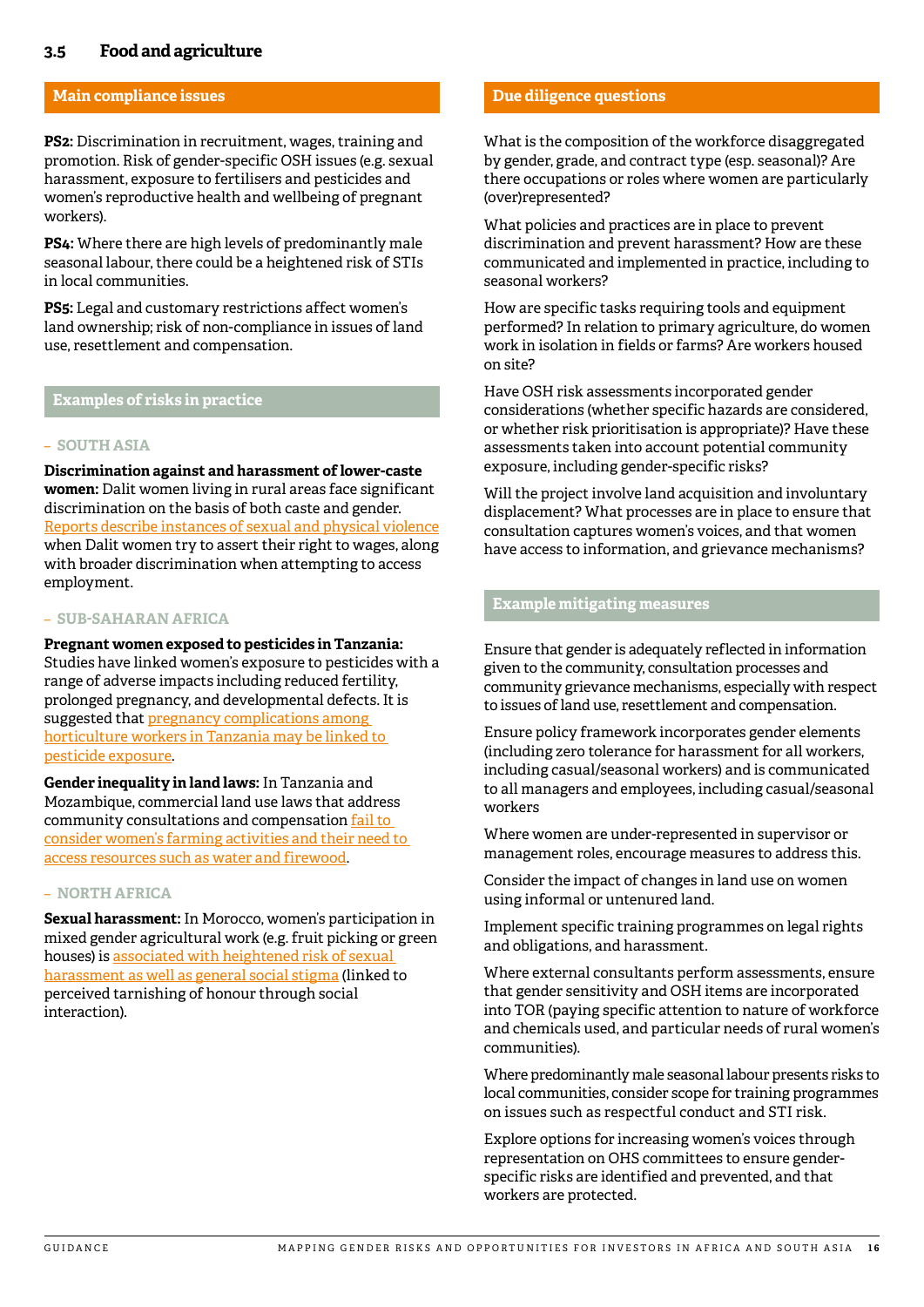#### <span id="page-16-0"></span>**3.6 Education**

#### **Main compliance issues**

**PS2:** Discrimination in recruitment, wages, training and promotion; sexual harassment. Risk of gender-specific OSH issues (for example psychosocial and emotional aspects of work).

**PS4:** Risks of GBVH perpetrated by school staff and targeted at girls.

#### **Examples of risks in practice**

#### – **SOUTH ASIA**

**Wage discrimination in Pakistan:** In Pakistan, [female](https://openknowledge.worldbank.org/handle/10986/4391)  [teachers in rural private schools are reportedly paid 30 per](https://openknowledge.worldbank.org/handle/10986/4391) [cent less than male counterparts](https://openknowledge.worldbank.org/handle/10986/4391) (after adjusting for individual and school characteristics).

**Recruitment and wage discrimination in India:** A World Bank study found a third of all jobs specify an explicit preference for men in India, and those ads that target men [separately tend to specify a higher salary](http://documents.worldbank.org/curated/en/548581522089881652/pdf/WPS8379.pdf), including within female-dominated fields such as education.

#### – **SUB-SAHARAN AFRICA**

**GBVH against female pupils:** In Ethiopia, [researchers](http://discovery.ucl.ac.uk/10044584/) found that sexual violence in schools is more commonly targeted at girls, with one study indicating that 46 per cent of primary and secondary aged girls in nine regions reported harassment, degrading treatment and sexual attacks, both within schools and during their journey to school.

**Discrimination against pregnant pupils:** [Schools in](https://www.hrw.org/news/2017/02/14/tanzania-15-million-adolescents-not-school)  [Tanzania routinely expel female students who become](https://www.hrw.org/news/2017/02/14/tanzania-15-million-adolescents-not-school)  [pregnant during their studies](https://www.hrw.org/news/2017/02/14/tanzania-15-million-adolescents-not-school). This is particularly problematic given that Tanzania has one of the highest adolescent pregnancy rates in the world. Sometimes pregnancies are linked to students being coerced into [sexual relationships with male teachers](https://www.indepthnews.net/index.php/the-world/africa/1609-tanzania-pushing-gender-empowerment-despite-hurdles). In some cases, [pregnant girls have been arrested](https://www.africanews.com/2018/01/08/tanzania-arrests-pregnant-schoolgirls-hunting-for-men-responsible/) by local authorities.

#### – **NORTH AFRICA**

**GBVH in schools in Egypt:** There are reports of sexual harassment of female students by [male teachers](https://egyptianstreets.com/2014/06/22/egyptian-middle-school-teacher-to-stand-trial-for-sexually-harassing-a-student/) and [staff;](https://www.al-monitor.com/pulse/originals/2016/04/egypt-students-schools-sexual-assault-protection.html) [female teachers by male students](http://english.ahram.org.eg/NewsContent/1/64/181399/Egypt/Politics-/Egyptian-rights-group-condemns-student-sexual-hara.aspx); and [female students by](https://caritas-egypt.org/en/project/harassment-teenagers-alex/)  [male students](https://caritas-egypt.org/en/project/harassment-teenagers-alex/). There are reports of [harassment of](https://www.planusa.org/fighting-sexual-harassment-with-art-therapy-in-egypt)  [schoolgirls in Cairo by tuk tuk drivers on the way to and](https://www.planusa.org/fighting-sexual-harassment-with-art-therapy-in-egypt)  [from school,](https://www.planusa.org/fighting-sexual-harassment-with-art-therapy-in-egypt) and outside the school gates, and even cases of kidnapping. This contributes to girls dropping out of school, furthering gendered inequalities in education.

#### **Due diligence questions**

How do students arrive to and from school?

What kind of child safeguarding policies are in place? Who is responsible for implementing and monitoring the operation of these policies?

Can you describe the measures in place to protect employees and students from GBVH, both from and between employees and service users? Have there been past complaints about gender discrimination or sexual harassment from employees or students?

What is the composition of the workforce (disaggregated by gender, grade, and contract type) and gender pay gap?

#### **Example mitigating measures**

If risks to pupils stem from their journey to school, explore the possibility of providing transportation options in high-risk areas.

Ensure that safeguarding policies that cover GBVH risks are in place for students and employees, and that staff responsible are adequately trained.

Where women are under-represented in supervisor or management roles, encourage measures to address this.

Ensure the HR policy framework incorporates gender elements (including zero tolerance for harassment and discrimination) and is clearly communicated to the workforce, including all managers.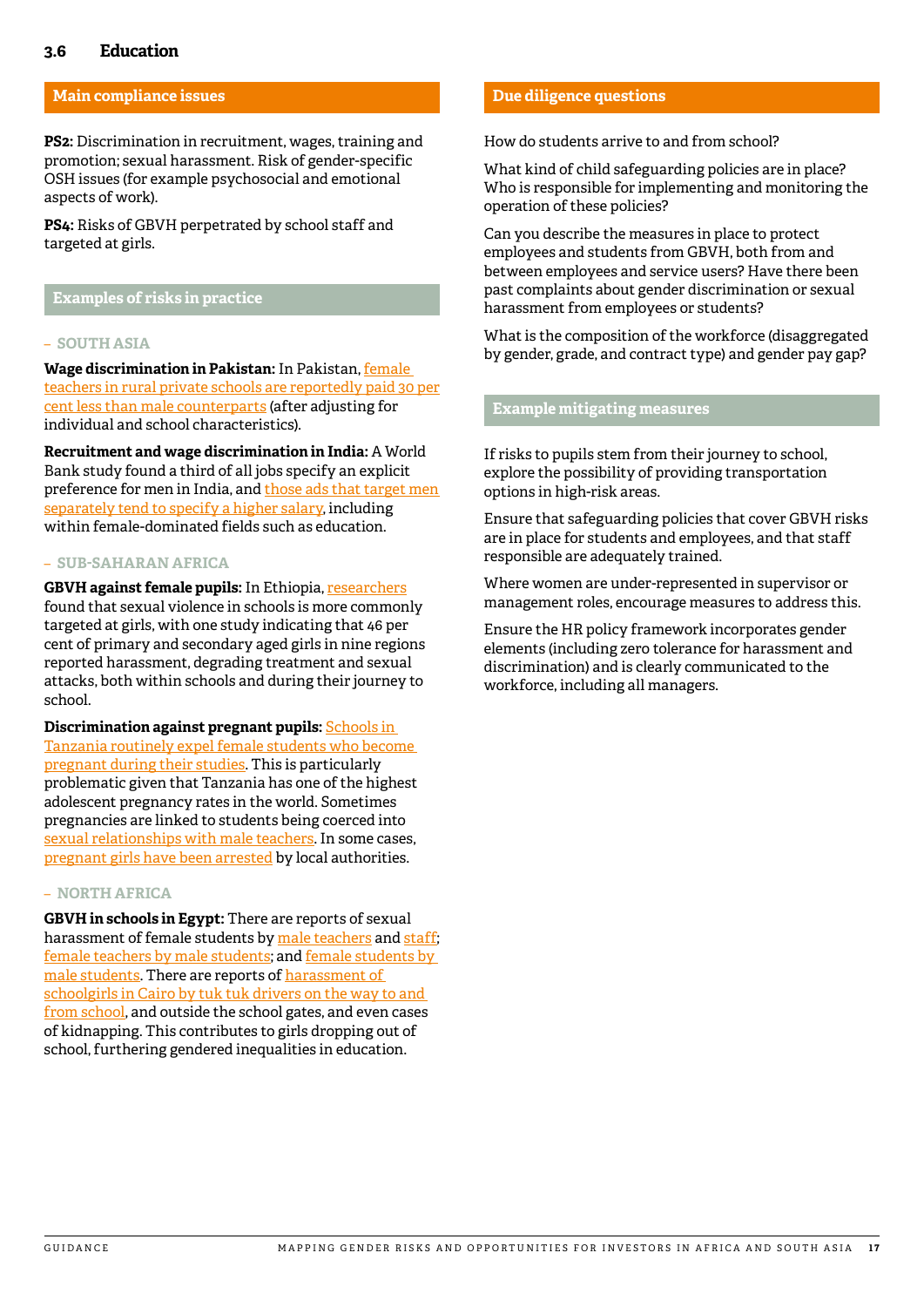<span id="page-17-0"></span>

## **Key gender-related legal requirements across CDC geographies**

Understanding relevant legal requirements is crucial to an assessment and consideration of gender-related risks. While national law might give rise to gender-related compliance obligations for clients, legislation might also inform the broader social context and give rise to genderspecific risks and considerations beyond a client's direct control.

#### **4.1 Compliance-related considerations**

The following table focuses on aspects of national legislation that are relevant for assessing compliance (in this case primarily focused on PS2 requirements).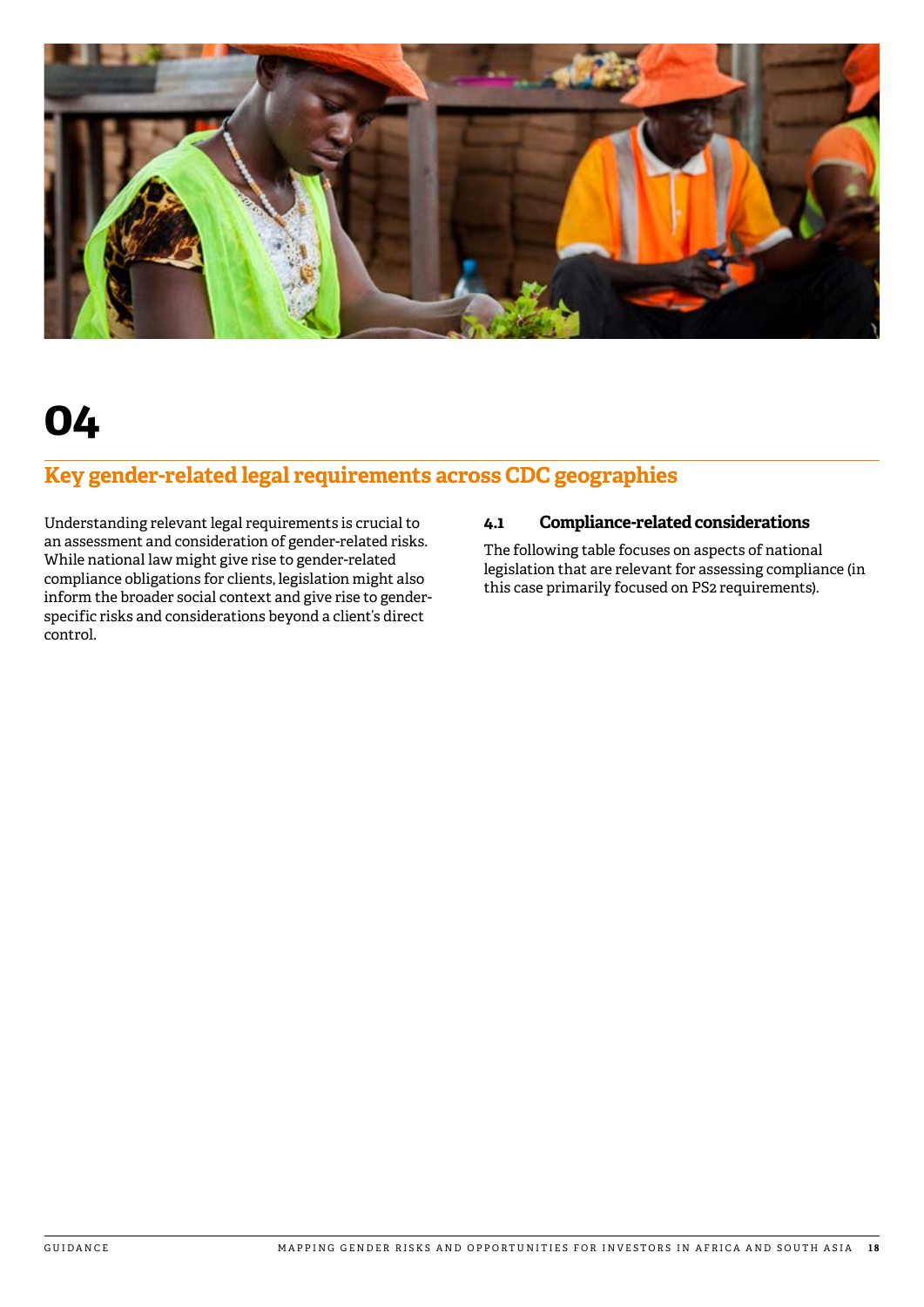| <b>Type of legislative</b><br>requirement | Potential gender-specific legal requirements<br>or provisions                                                                                                                                                                                                                                                                                                                                                                                                                                                                                                                           | <b>Examples of statutory requirements</b>                                                                                                                                                                                                                                                                                                                                                                                                                                                                                                                                                                                                                                                                                                                                                                                                                                                                                                                                                                                                                                                                                                                                                                                                                 | <b>Examples of good practice where legal</b><br>frameworks are weak                                                                                                                                                                                                                                                                                                                                                                               |
|-------------------------------------------|-----------------------------------------------------------------------------------------------------------------------------------------------------------------------------------------------------------------------------------------------------------------------------------------------------------------------------------------------------------------------------------------------------------------------------------------------------------------------------------------------------------------------------------------------------------------------------------------|-----------------------------------------------------------------------------------------------------------------------------------------------------------------------------------------------------------------------------------------------------------------------------------------------------------------------------------------------------------------------------------------------------------------------------------------------------------------------------------------------------------------------------------------------------------------------------------------------------------------------------------------------------------------------------------------------------------------------------------------------------------------------------------------------------------------------------------------------------------------------------------------------------------------------------------------------------------------------------------------------------------------------------------------------------------------------------------------------------------------------------------------------------------------------------------------------------------------------------------------------------------|---------------------------------------------------------------------------------------------------------------------------------------------------------------------------------------------------------------------------------------------------------------------------------------------------------------------------------------------------------------------------------------------------------------------------------------------------|
| Prohibition on<br>discrimination          | Anti-discrimination or labour laws typically prohibit<br>discrimination in employment with reference to<br>defined protected grounds (which may include women,<br>pregnancy, marital status, parental status) and may<br>refer to defined stages of the employment relationship<br>(e.g. recruitment, termination of employment, wages).<br>Such laws may further specify that 'positive action' or<br>'affirmative action' measures do not constitute<br>discrimination.<br>With respect to pay, legislation may require equal pay<br>for work of equal value (in line with ILO C100). | Under Zambia's Industrial and Labour Relations Act, it<br>is prohibited to terminate the services of any employee<br>on the grounds of inter alia sex or marital status, or<br>impose any other kind of penalty or disadvantage.<br>Morocco's Labour Code prohibits discrimination based<br>on a number of grounds including race, colour, sex,<br>disability, marital status and religion. Non-<br>discrimination applies to recruitment, management<br>and distribution of work, training, remuneration,<br>benefits, promotion, and dismissal.<br>By contrast, Egypt's Labour Law prohibits<br>discrimination on the basis of sex (among other<br>grounds) only in relation to wages and termination,<br>giving rise to concerns that the legal framework is<br>under-protective.                                                                                                                                                                                                                                                                                                                                                                                                                                                                      | Good practice involves the development and<br>implementation of strong HR policy frameworks on<br>non-discrimination. Frameworks should be supported<br>by a clear commitment from senior management,<br>effective communication and training on policies to<br>workforce and management, effective implementation,<br>monitoring and evaluation.                                                                                                 |
| Prohibition on<br>sexual harassment       | Legal prohibitions on sexual harassment may be<br>addressed under a distinct sexual harassment law or<br>fall under existing labour, criminal or OHS regimes.<br>Protection is strongest where legislation defines and<br>prohibits sexual harassment in the workplace<br>(compared with criminal prohibition on sexual<br>harassment, which can be too broadly defined or<br>discourage women from lodging complaints).                                                                                                                                                                | India's Sexual Harassment of Women at Workplace<br>(Prevention, Prohibition and Redressal) Act 2013 - along<br>with associated rules - defines sexual harassment and<br>protects against workplace harassment (with<br>'workplace' being broadly understood). It also provides<br>for the establishment of internal committees in<br>workplaces of a certain size to receive and redress<br>harassment-related grievances. This comprehensive<br>scheme sits alongside criminal laws which criminalise<br>sexual harassment, stalking, and voyeurism.<br>In the absence of legislation addressing sexual<br>harassment, the Bangladesh High Court issued a 2009<br>judgment containing detailed sexual harassment<br>guidelines, although there are reportedly low levels of<br>implementation and awareness.<br>In Tunisia, sexual harassment is recognised as a serious<br>offence under the Penal Code. However, there are<br>inbuilt disincentives for bringing complaints: the Code<br>provides that anyone accused of sexual harassment<br>may not only request reparations for damages<br>incurred, but also initiate a defamation lawsuit, which<br>carries with it criminal penalties punishable by up to<br>two years' imprisonment and a fine. | Good practice involves the development and<br>implementation of a clear policy that sets out zero<br>tolerance to sexual harassment, supported by an<br>effective grievance mechanism; clear commitment<br>from senior management; clear procedure to be<br>followed in relation to complaints; effective<br>communication of and training on policies to<br>workforce and management; and effective monitoring<br>and evaluation of the process. |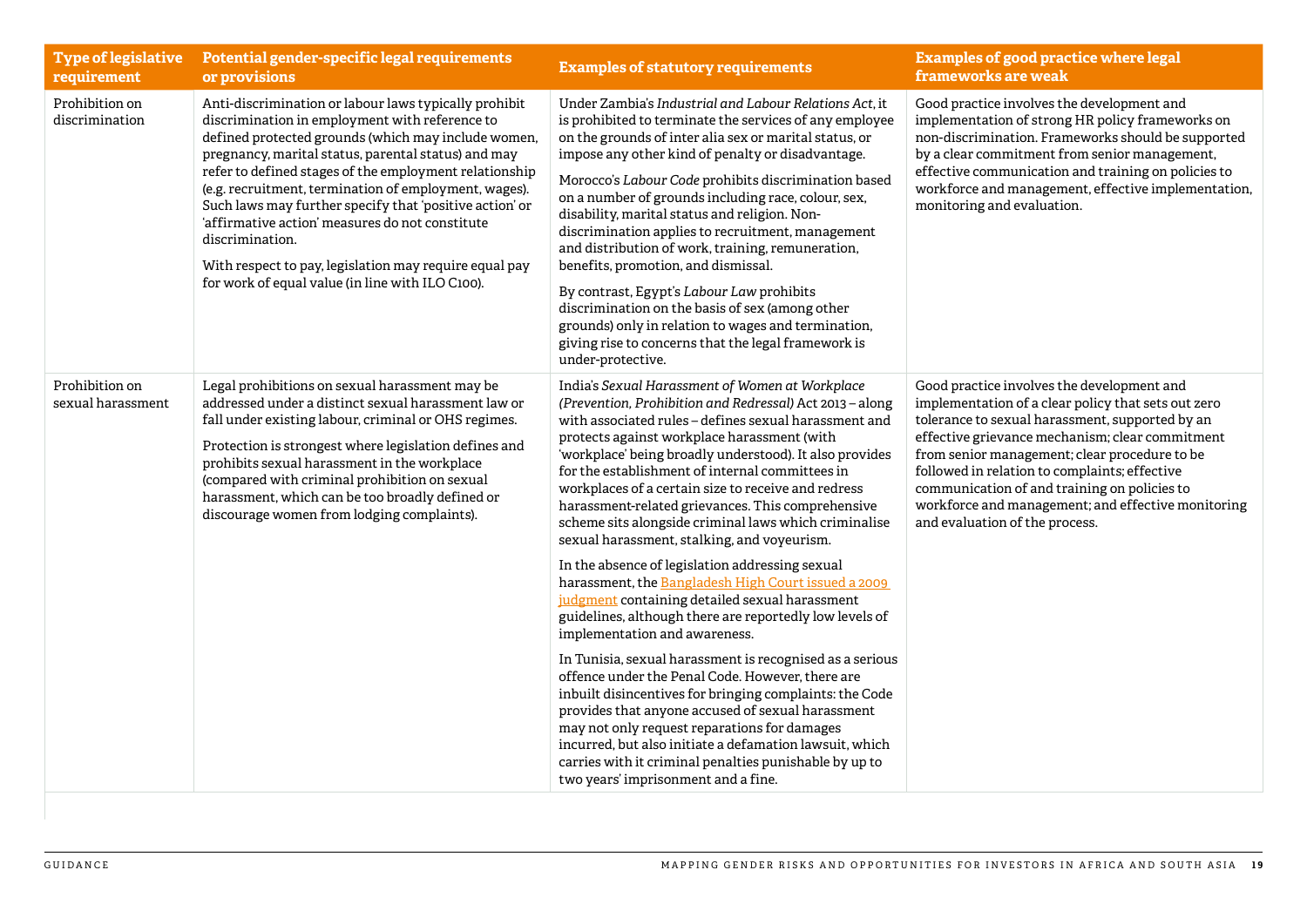| <b>Type of legislative</b><br>requirement                                      | Potential gender-specific legal requirements<br>or provisions                                                                                                                                                                                                                                                                                                                                                                                                                                                                                                                                                                                                                                                                                                                                                                                                                                                                                                                                                                     | <b>Examples of statutory requirements</b>                                                                                                                                                                                                                                                                                                                                                                                                                                                                                                                                                                                                                                                                                                                                                                  | <b>Examples of good practice where legal</b><br>frameworks are weak                                                                                                                                                                                                                                                                                 |
|--------------------------------------------------------------------------------|-----------------------------------------------------------------------------------------------------------------------------------------------------------------------------------------------------------------------------------------------------------------------------------------------------------------------------------------------------------------------------------------------------------------------------------------------------------------------------------------------------------------------------------------------------------------------------------------------------------------------------------------------------------------------------------------------------------------------------------------------------------------------------------------------------------------------------------------------------------------------------------------------------------------------------------------------------------------------------------------------------------------------------------|------------------------------------------------------------------------------------------------------------------------------------------------------------------------------------------------------------------------------------------------------------------------------------------------------------------------------------------------------------------------------------------------------------------------------------------------------------------------------------------------------------------------------------------------------------------------------------------------------------------------------------------------------------------------------------------------------------------------------------------------------------------------------------------------------------|-----------------------------------------------------------------------------------------------------------------------------------------------------------------------------------------------------------------------------------------------------------------------------------------------------------------------------------------------------|
| <b>Blanket restrictions</b><br>on non-pregnant,<br>non-nursing women's<br>work | Laws governing working conditions, such as rest and<br>hours of work, may contain special provisions relating<br>to women. These are often ostensibly linked to health<br>protection, but are not always linked to maternity<br>protection (see below) and are instead based on ideas of<br>general protection for women. These include:<br>Restrictions on 'night work'<br>Restrictions on overtime<br>Prohibitions on specific occupations or tasks for<br>women<br>Prohibitions on underground work                                                                                                                                                                                                                                                                                                                                                                                                                                                                                                                            | Sri Lanka's Shop and Office Employees Act contains more<br>prohibitions relating to hours that can be worked by<br>women compared to hours that can be worked by men.<br>The Employment of Women, Young Persons, and Children<br>Act restricts the ability of women to work in industrial<br>undertakings at night. Under the Sri Lankan Factories<br>Ordinance, women also face greater restrictions in terms<br>of how much overtime they can work.<br>In Burkina Faso, all women (but not men) are<br>prohibited from work that is likely to affect<br>reproductive functions as determined by law in line<br>with the views of the advisory Work Commission.                                                                                                                                           | Where there are legal restrictions on women's work<br>(e.g. hours, specific tasks), companies should clearly<br>identify whether work or work schedules can be<br>adjusted to include women (e.g. re-distribution of tasks<br>within teams, different start and finish times).                                                                      |
| Maternity and<br>paternity benefits,<br>parental leave and<br>breastfeeding    | Most countries provide for some measure of paid<br>maternity leave before and after childbirth. However,<br>the ability to take such leave may be subject to certain<br>pre-conditions, for instance a defined period of service<br>with a particular employer or provision of medical<br>evidence.<br>Paternity leave is typically of a much shorter duration<br>than maternity leave, and is not provided for in all<br>jurisdictions.<br>Parental leave is a form of longer leave, often available<br>to either mother or father, that allows them to care for<br>a young infant, usually following the maternity or<br>paternity period. It is not available in all jurisdictions,<br>and may be paid or unpaid.<br>Many jurisdictions provide for daily breastfeeding<br>breaks. Sometimes women can elect to work shorter<br>days rather than take breastfeeding breaks during the<br>day. Some jurisdictions impose requirements for<br>lactation facilities, sometimes linked to the number of<br>women in the workplace. | The length of maternity leave in North Africa varies,<br>ranging from 30 days for private sector employees in<br>Tunisia, to 14 weeks in Morocco, Libya and Algeria.<br>With the exception of Algeria, all North African<br>countries protect women against termination during<br>pregnancy and maternity leave. While Algeria,<br>Morocco and Tunisia offer paternity leave, Egypt and<br>Libya do not.<br>In Burkina Faso, male or female employees can request<br>up to six months of unpaid parental leave (renewable<br>once) to care for their children. In the case of illness,<br>the leave period can be extended to one year (also<br>renewable once).<br>Under Egyptian labour law, women are entitled to paid<br>daily breastfeeding breaks (2x30mins) until their child<br>is aged two years. | Provision of paid paternity leave (and express<br>encouragement to fathers to use the leave).<br>Provision of additional (paid) leave for mothers, and<br>programme to support a return to work after<br>maternity leave.<br>Policies to prevent discrimination against pregnant<br>women and working parents.<br>Breastfeeding facilities on site. |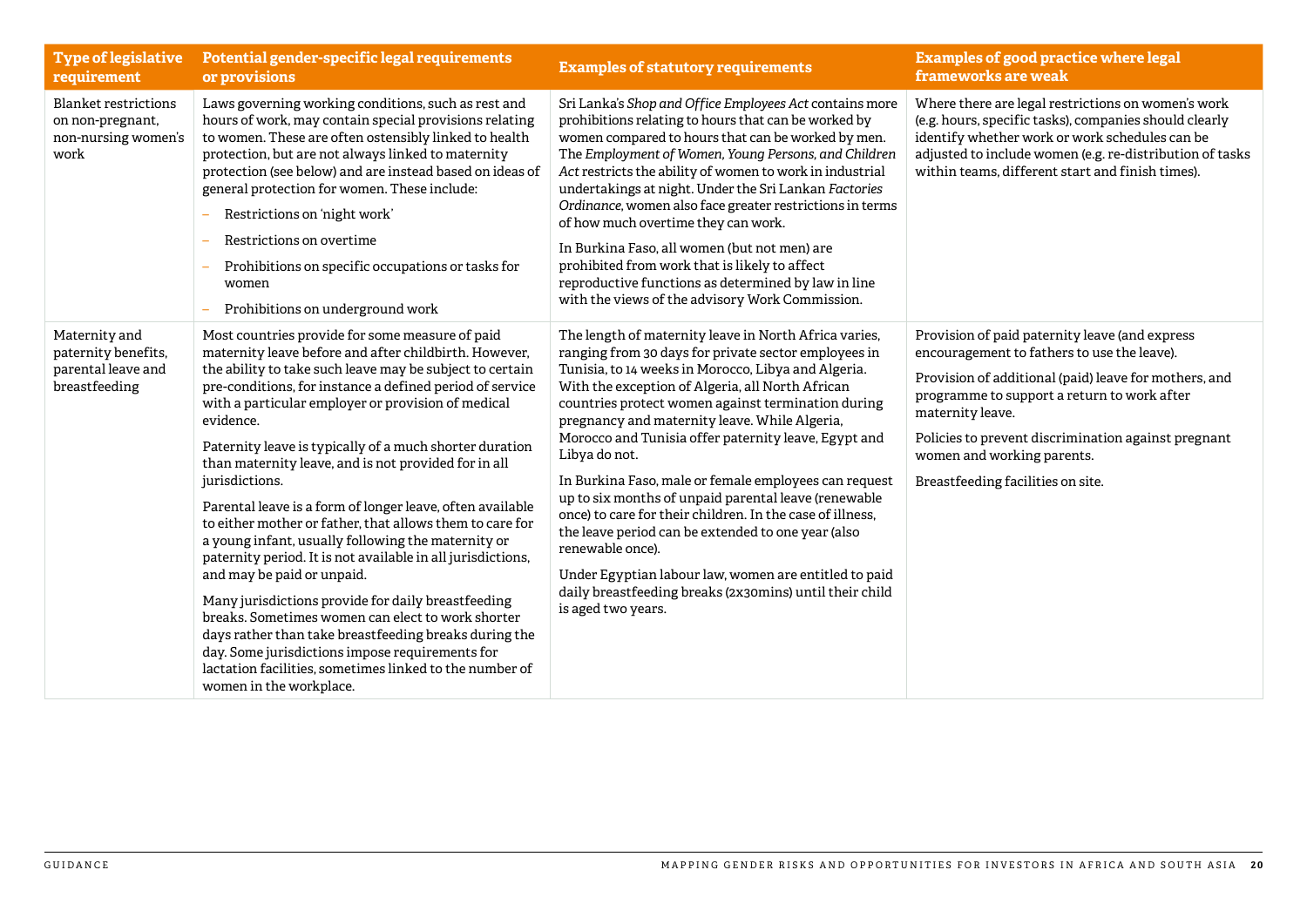| <b>Type of legislative</b><br>requirement             | Potential gender-specific legal requirements<br>or provisions                                                                                                                                                                                                                                                                                                                                                           | <b>Examples of statutory requirements</b>                                                                                                                                                                                                                                                                                                                                        | <b>Examples of good practice where legal</b><br>frameworks are weak                                                                                                                                                                                                                                                                                                                                                                                        |
|-------------------------------------------------------|-------------------------------------------------------------------------------------------------------------------------------------------------------------------------------------------------------------------------------------------------------------------------------------------------------------------------------------------------------------------------------------------------------------------------|----------------------------------------------------------------------------------------------------------------------------------------------------------------------------------------------------------------------------------------------------------------------------------------------------------------------------------------------------------------------------------|------------------------------------------------------------------------------------------------------------------------------------------------------------------------------------------------------------------------------------------------------------------------------------------------------------------------------------------------------------------------------------------------------------------------------------------------------------|
| Health protection for<br>nursing or pregnant<br>women | There may be laws in place, based on maternity, that<br>protect women from undertaking work that is harmful<br>or hazardous to their health or that of their unborn or<br>new-born child. This does not always involve a<br>prohibition, but rather a right for pregnant women to<br>refuse certain kinds of work (such as night work).<br>Some jurisdictions provide for time off for antenatal<br>health care checks. | In South Africa, there is a legal requirement for<br>employers to conduct risk assessments in relation to<br>the work of pregnant and nursing employees. The<br>employer must undertake this evaluation upon<br>notification by the employee that she is pregnant, and<br>the assessment must be kept under regular review.<br>In Lesotho, pregnant women may not be required to | OHS risk assessments that clearly address specific<br>needs of pregnant and nursing mothers, and ensure<br>work tasks are adapted or changed as necessary.<br>Flexible working hours to permit attendance at<br>antenatal appointments.                                                                                                                                                                                                                    |
|                                                       |                                                                                                                                                                                                                                                                                                                                                                                                                         | undertake night work.<br>In Ethiopia, a pregnant woman must be transferred to<br>another place of work if her job is dangerous to her<br>health or pregnancy.                                                                                                                                                                                                                    |                                                                                                                                                                                                                                                                                                                                                                                                                                                            |
|                                                       |                                                                                                                                                                                                                                                                                                                                                                                                                         | Paid time off for antenatal checks is provided for under<br>Ethiopian legislation.                                                                                                                                                                                                                                                                                               |                                                                                                                                                                                                                                                                                                                                                                                                                                                            |
| Childcare                                             | In some jurisdictions, employers are required to<br>provided creches or childcare services, often pegged to<br>the number of women workers (which can create a<br>disincentive to hire more than a certain number of<br>women.)                                                                                                                                                                                         | In Egypt, employers are required to provide childcare<br>services in workplaces with more than 100 female<br>workers.<br>In India, employers are required to provide childcare<br>services in workplaces with more than 50 employees.                                                                                                                                            | Employer-supported childcare can take a number of<br>different forms, depending on the needs of the<br>workforce and the operating circumstances of the<br>company. Creches may not be feasible (or even desired<br>by workers) in many contexts. Alternatives include<br>childcare subsidies, support for local kindergartens,<br>back-up care, and flexible working arrangements.                                                                        |
| Collective dismissal                                  | In some countries, legislation sets out defined selection<br>criteria in relation to determining priorities for<br>collective dismissal; pregnant women or working<br>parents may be protected.                                                                                                                                                                                                                         | In Niger, family responsibilities are one of the<br>characteristics to be taken into account when<br>determining priorities for collective dismissal (along<br>with length of service and professional skills).                                                                                                                                                                  | A key element of good practice is ensuring that<br>selection criteria for collective dismissal are objective<br>and fair and does not lead to unanticipated gender-<br>specific effects. For instance, if 'part-time employment'<br>is used as a criterion to select workers for redundancy,<br>this will likely disproportionately affect women, who<br>are more likely to work part-time than men, and<br>thereby indirectly discriminate against women. |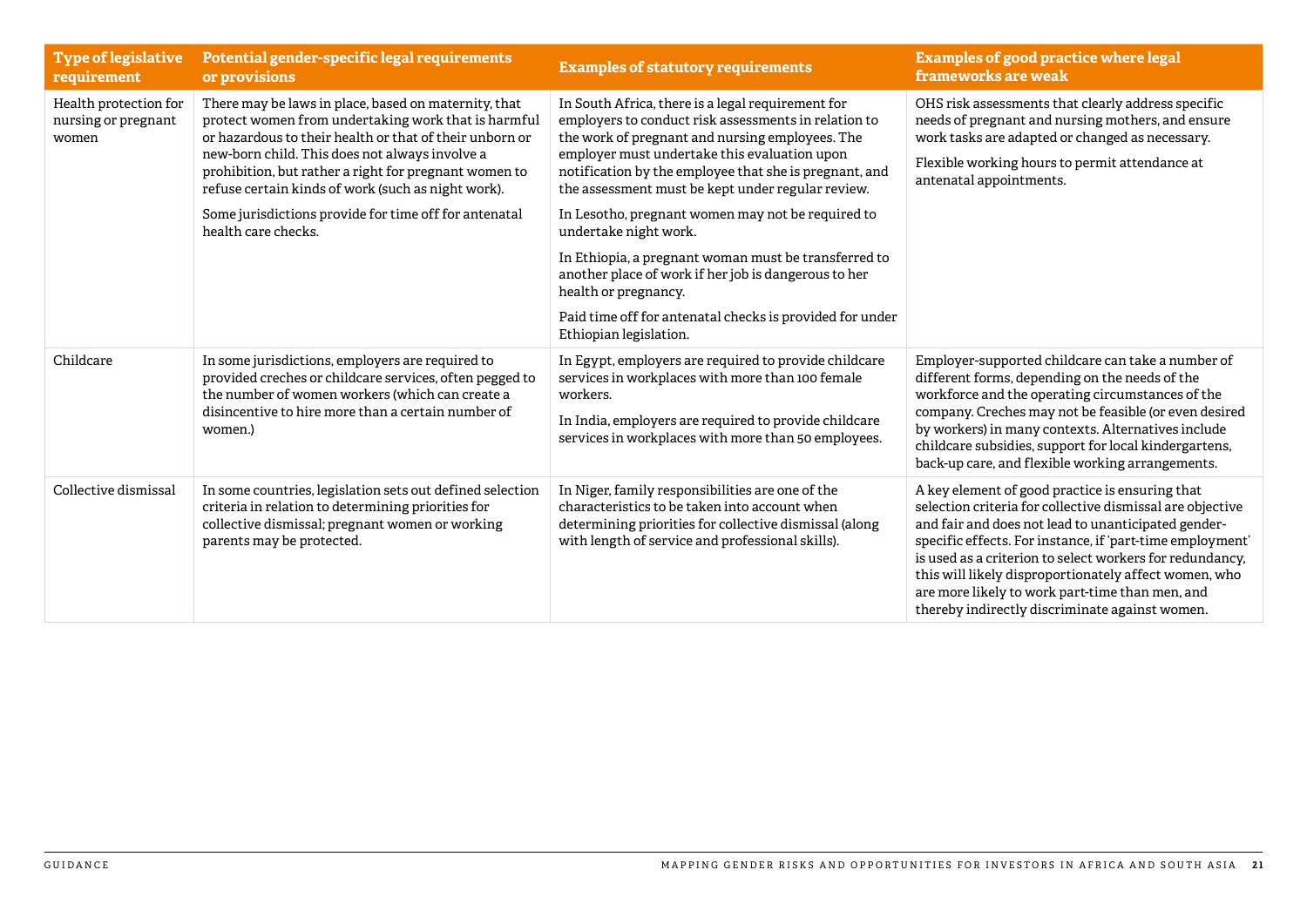<span id="page-21-0"></span>

| Type of legislative<br>requirement | Potential gender-specific legal requirements<br>or provisions                                                                   | <b>Examples of statutory requirements</b>                                                                       | <b>Examples of good practice where legal</b><br>frameworks are weak                                                                                                                                                                                                                                                                                                                                                                                                                                                               |
|------------------------------------|---------------------------------------------------------------------------------------------------------------------------------|-----------------------------------------------------------------------------------------------------------------|-----------------------------------------------------------------------------------------------------------------------------------------------------------------------------------------------------------------------------------------------------------------------------------------------------------------------------------------------------------------------------------------------------------------------------------------------------------------------------------------------------------------------------------|
| Retirement                         | In many jurisdictions, the age of retirement is lower for<br>women than men.                                                    | In Algeria, women's retirement age is 55 and the men's<br>retirement age is 60.                                 | One of the possible implications of different retirement<br>ages for men and women is that women are less likely<br>to be selected for senior management positions (given<br>shorter career cycle). If this is identified as an issue,<br>good practice could involve policies to boost women's<br>participation in management (such as targets, or<br>inclusion of women on all shortlists for promotion).                                                                                                                       |
|                                    |                                                                                                                                 |                                                                                                                 | Earlier retirement also means a potentially larger pensions<br>gap, whereby women may have lower pension<br>entitlements as a result of a shorter career span (which<br>may also be exacerbated by time out of paid work to have<br>children, depending on continuity of formal employment).<br>Good practice could involve providing employees with<br>information about the benefits of pension contributions<br>and the risks associated with early retirement and lower or<br>no pension contributions during parental leave. |
| Quotas for women on<br>boards      | In some countries, quotas have been introduced to<br>promote higher levels of women's participation in<br>corporate governance. | In India, there is a legal requirement for companies to<br>have at least one woman on their board of directors. | Good practice could involve working with<br>organisations such as Boardroom Africa to identify<br>suitable female candidates for vacancies.                                                                                                                                                                                                                                                                                                                                                                                       |

#### **4.2 Legislative requirements and links to broader contextual risks**

The following table focuses on the ways in which laws might impact broader social dynamics, giving rise to gender-related risks. Given the complex nature of these questions, responses may go 'beyond' compliance to promote positive gender outcomes.

| <b>Type of legislative</b> | Potential gender-specific legal requirements                                                                                                                                                                                                                                                                  | <b>Examples of statutory requirements</b>                                                                                                                                                                                                                                 | <b>Examples of good practice where legal</b>                                                                                                                                                                                                           |
|----------------------------|---------------------------------------------------------------------------------------------------------------------------------------------------------------------------------------------------------------------------------------------------------------------------------------------------------------|---------------------------------------------------------------------------------------------------------------------------------------------------------------------------------------------------------------------------------------------------------------------------|--------------------------------------------------------------------------------------------------------------------------------------------------------------------------------------------------------------------------------------------------------|
| requirement                | or provisions                                                                                                                                                                                                                                                                                                 |                                                                                                                                                                                                                                                                           | frameworks are weak                                                                                                                                                                                                                                    |
| Property ownership         | Legal frameworks may restrict women's ownership or                                                                                                                                                                                                                                                            | In Uganda, customary tenure is legally recognised in                                                                                                                                                                                                                      | In the context of land acquisition or resettlement,                                                                                                                                                                                                    |
|                            | inheritance of land, particularly in countries where                                                                                                                                                                                                                                                          | the Constitution and the Land Act 1998. Under                                                                                                                                                                                                                             | compensation processes and frameworks should take                                                                                                                                                                                                      |
|                            | customary systems of land governance are recognised.                                                                                                                                                                                                                                                          | customary rules, women's land rights are limited to                                                                                                                                                                                                                       | into account women and men's different access to                                                                                                                                                                                                       |
|                            | In rural areas, customary law and traditional forms of                                                                                                                                                                                                                                                        | usage which can subsequently depend on a woman's                                                                                                                                                                                                                          | formal land ownership and how this might be affected                                                                                                                                                                                                   |
|                            | justice are often particularly important.                                                                                                                                                                                                                                                                     | relationship with male family members.                                                                                                                                                                                                                                    | by legal frameworks, including customary law.                                                                                                                                                                                                          |
|                            | Family laws (especially those related to marriage and<br>divorce) and inheritance laws can play an important<br>role in determining the extent to which women own<br>land or have control over assets.                                                                                                        | The Tanzanian Constitution provides for equal rights<br>to own property. However, customary law often<br>regulates inheritance, which can negatively affect<br>women's land rights (e.g. widows may be restricted<br>from inheriting land from their deceased husbands).  |                                                                                                                                                                                                                                                        |
| Financial inclusion        | In some cases, legal frameworks may influence<br>women's ability to conduct business or interact with<br>financial institutions in the same way as men.<br>In many countries, there is no explicit statutory<br>prohibition on discrimination in access to credit (see<br>Women, Business and the Law, 2020). | In Kenya, married women are required to add their<br>husband's name to their business registration<br>application.<br>In Cameroon, married women are entitled to open a<br>bank account in their own name, provided they<br>continue to contribute to household expenses. | Compensation frameworks should take into account<br>any legal restrictions that may restrict women's ability<br>to benefit from job creation initiatives (e.g. Small and<br>Medium-sized Enterprise (SME) grants) or receive<br>compensation payments. |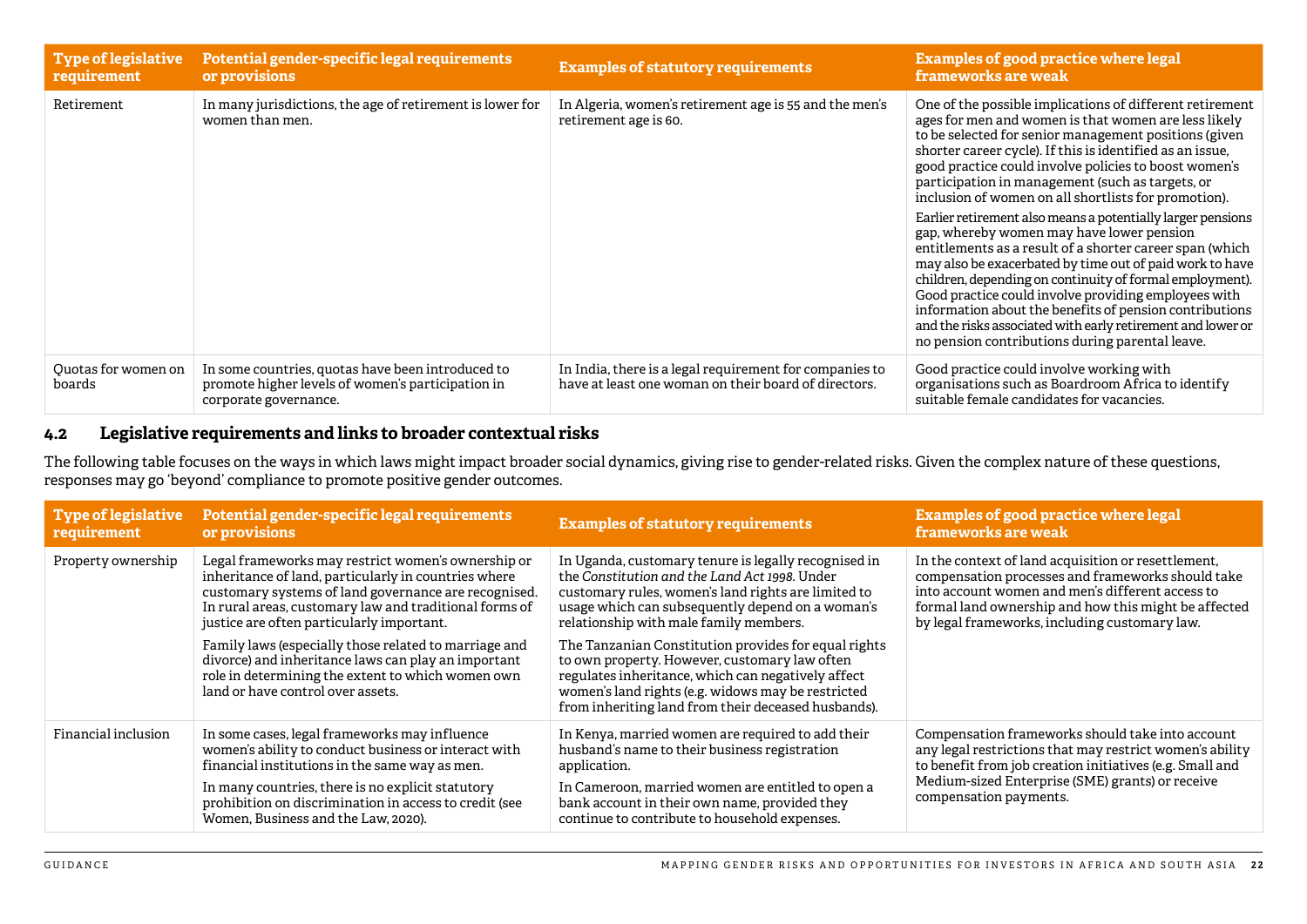<span id="page-22-0"></span>

### **Women and supply chains: opportunities to catalyse change**

#### **5.1 The Performance Standards and risks to women in supply chains**

CDC is committed to supporting better working conditions for women and men in both the direct workforces and supply chains of its portfolio companies.

Compliance requirements for CDC clients on supply chain workers are set out in the IFC Performance Standards. These impose defined requirements in relation to working conditions in supply chains, and are not explicitly linked to gender, but rather focused on forced labour, child labour and significant safety risks (PS2), and biodiversity (PS6). PS2 requirements apply only to primary supply chains, meaning "suppliers who, on an ongoing basis, provide goods and materials essential for the core business processes of the project" (footnote to PS2.4).

"Significant safety risks" under PS2 should be understood to encompass GBVH risks, and E&S due diligence should aim to identify the likelihood of GBVH in primary supply chains. For detailed information on identifying and addressing GBVH risks, see *Addressing Gender-based Violence and Harassment: Good Practice Note for the Private Sector*.

In this context, support for better conditions for women workers in supply chains is likely to involve moving beyond a strict compliance approach, and encouraging the development of good practice. This is more challenging, and involves persuading companies to take action based on other motivations, such as "enlightened self-interest" (that is, the business case for gender equality), a progressive commitment to supporting gender equality, or alignment with UN Guiding Principles on Business and Human Rights.

#### **5.2 Promoting good practice on women's employment and entrepreneurship in supply chains**

#### **5.2.1 Identifying entry points for investors to influence good practice**

Investors are best positioned to influence change in the supply chains of their portfolio companies where certain enabling conditions are in place. Entry points for encouraging positive action from companies may include investments:

- Where there is a direct equity stake;
- Where there are longstanding relationships with companies;
- Where there is a clear business case for investing in women as employees, entrepreneurs, customers, or community partners (examples: reputational risks associated with poor working conditions in first tier supply chains; building social licence to operate in given communities; reputational gains associated with becoming a 'leader' on women in supply chains);
- Where there are potential 'champions' for gender equality within companies who are motivated to drive change, or there is an existing corporate commitments to gender equality in the workplace or community; and
- Where companies have greater leverage over their supply chains (see below).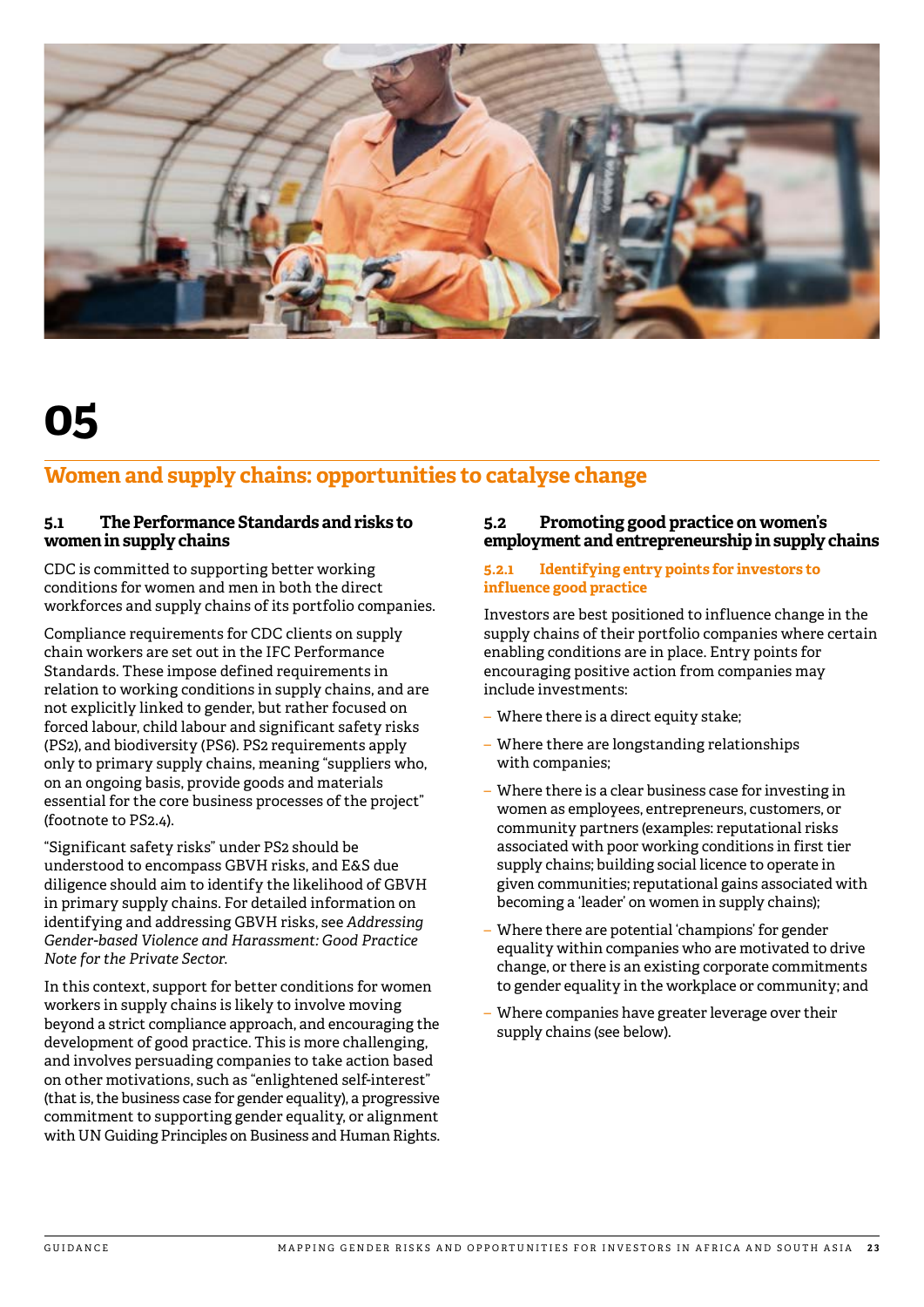<span id="page-23-0"></span>Examples of specific actions that investors could take to promote good practice on women in supply chains include:

- Articulating and raising awareness of the business case for supporting women's employment and entrepreneurship
- Drawing attention to success stories in their portfolios (for example, raising the profile of companies that have successfully introduced initiatives to support women's employment and entrepreneurship in their supply chains, such as through supplier diversity programmes); and
- Creating a 'demonstration effect', by providing support (technical and/or financial) to companies willing to pilot initiatives to promote better jobs for women in supply chains, or support capacity building for local women-owned Micro SMEs (MSMEs).

#### **5.2.2 Identifying entry points for companies to influence change**

Companies will be best positioned to exert influence over the conditions of women in their supply chains where they exercise higher leverage over their suppliers and there is a more direct commercial relationship in place. In practice, this is likely to involve some combination of the following factors:

- Short supply chains that are local in nature, with suppliers and producers selling goods directly to the client;
- Short supply chains where the client is a significant or longstanding off-taker (especially where suppliers have their own gender-based inclusive procurement commitments); and
- The client has its own label products produced by the supplier, and may even have some control over the production of goods.

A company's ability to work with suppliers to develop good practice will be significantly limited where the client represents a small proportion of the supplier's market, or where there are multiple layers involved in the supply chain and the client has less visibility of practices in lower tiers.

#### **5.2.3 Examples of good practice**

Examples of actions companies could take to demonstrate good practice on women in supply chains include:

- **Taking gender and gender-based violence into account when mapping supply chain risks:** To comply with PS2 supply chain requirements, companies are required to map their supply chains to identify child and forced labour risks, as well as significant safety risks, which should include consideration of risks of gender-based violence. Companies can go one step further and apply a gender lens to identify whether there are any other women's employment issues in the supply chain. Depending on the sector, risk identification could involve attention to gender in social audit results, or local media searches to determine whether there are issues that particularly affect women involving gender-based violence, wages, working hours and contracts. Where feasible, this mapping could involve direct engagement with suppliers to understand the gender profile of the workforce and through worker voice surveys.
- **Developing a suppliers' code of conduct that includes support for gender equality:** Where there is adequate leverage, companies may consider developing a supplier code of conduct that involves requirements for suppliers to ensure decent working conditions for women and men alike, and to put in place policies and procedures to support gender equality and guard against discrimination and gender-based violence.
- **Introducing a gender dimension to social audit programmes:** Where a company carries out social audits of suppliers (such as retailers), it could ensure this involves adequate consideration of gender issues, and asks for gender-disaggregated workforce data.
- **Identifying and increasing engagement with suppliers that are women-owned businesses or are known to have a sound track record on women's employment:** UN Women (2017) has published guidance on sourcing from women-owned businesses, and IFC (2017) has developed a guide for oil, gas and mining companies, with transferable lessons for other sectors, including the business case for supplier diversification programmes that promote the use of local, women and minority-owned businesses in the supply chain.
- **Launching capacity-building programmes for womenowned or women-led suppliers:** The Boyner Group, an IFC client in the retail sector in Turkey, launched a [capacity building programme for its women-owned](https://www.ifc.org/wps/wcm/connect/ee3e54ec-8d41-4ece-8653-ce704ed01761/Boyner-Case+Study_28-6-2016.pdf?MOD=AJPERES)  [suppliers in 2014.](https://www.ifc.org/wps/wcm/connect/ee3e54ec-8d41-4ece-8653-ce704ed01761/Boyner-Case+Study_28-6-2016.pdf?MOD=AJPERES) This initiative aligned with Boyner's corporate commitment to establish gender equality within the company and its supply chain, and was part of its "inclusive sourcing" policy that involved creating a base of strategic and diverse suppliers for the group. The company already had strong oversight of its supply chain through its social compliance audit programme, so was well-positioned to select women-owned suppliers to participate in the programme.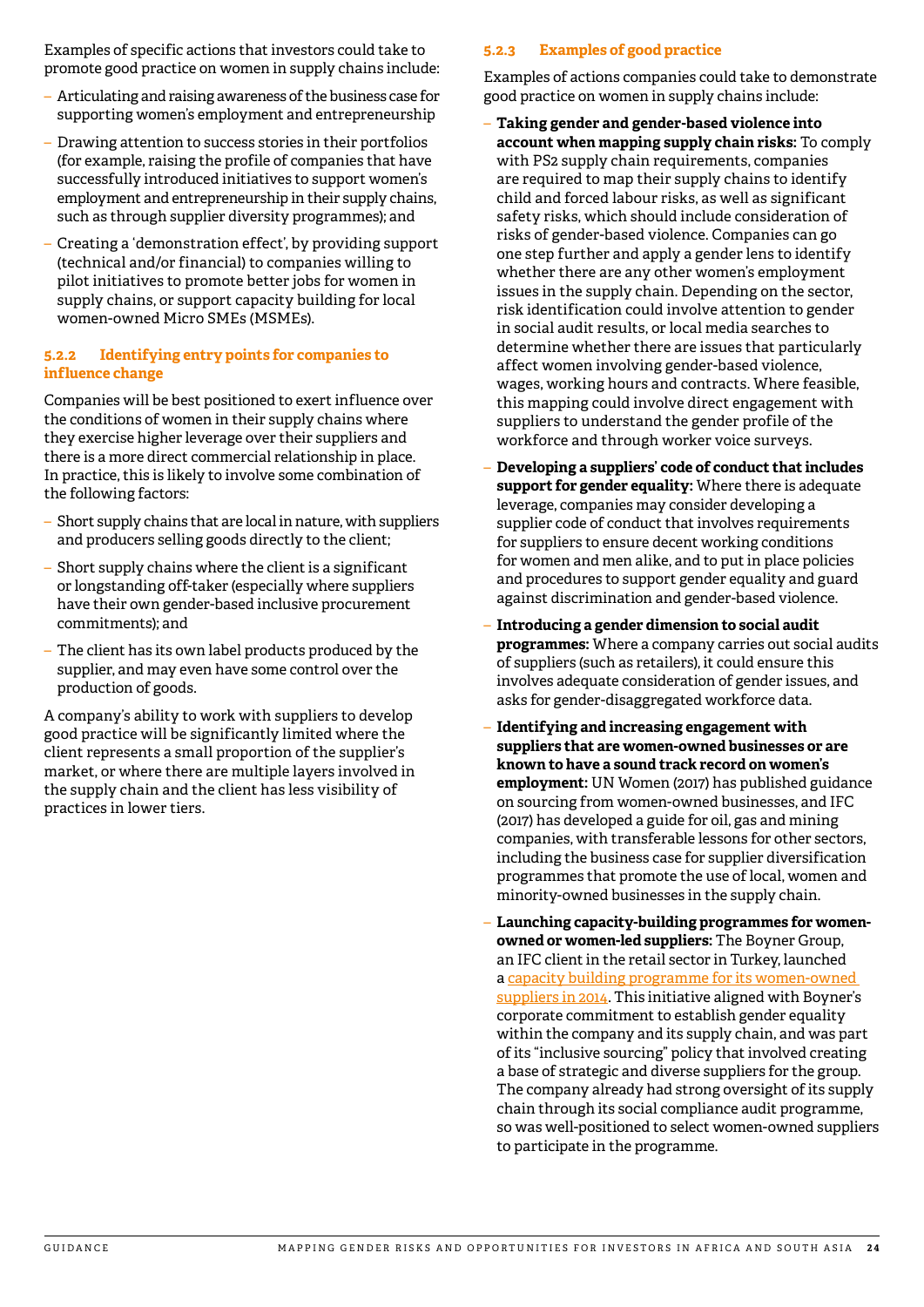#### <span id="page-24-0"></span>**5.3 Key risks to women and men in supply chains across Africa and Asia**

**In many cases, the risks faced by women in supply chains will be similar to those outlined in Section 3**. Some additional considerations, including where supply chain risks could be linked to PS2 requirements:

- **Informal employment:** As noted in Section 3, informal workplaces are unlikely to be engaged directly by investors, but informality is highly likely to be an issue in local supply chains, particularly where MSMEs are engaged. Informal employment typically heightens vulnerability to other labour risks (including working hours, wages, sexual harassment), particularly in the context of MSMEs, which tend to have limited or no management systems, or formal policies or practices in place to manage the risk.
- **Forced labour and modern slavery:** Globally, women are overrepresented among victims of forced labour exploitation (57 per cent of all global victims), although it is important to note these cases relate predominantly to service sectors (which may fall under PS2 requirements on workers contracted through third parties, compared to supply chains). [Women represent](https://www.ilo.org/wcmsp5/groups/public/---dgreports/---dcomm/documents/publication/wcms_575479.pdf)  [92 per cent of victims in accommodation and food](https://www.ilo.org/wcmsp5/groups/public/---dgreports/---dcomm/documents/publication/wcms_575479.pdf)  [services, and 61 per cent of victims in domestic work](https://www.ilo.org/wcmsp5/groups/public/---dgreports/---dcomm/documents/publication/wcms_575479.pdf). According to the International Labour Organization, men account for a higher proportion of victims of forced labour exploitation in agriculture, forestry and fishing (68 per cent of victims) and manufacturing (82 per cent).
- **Child labour:** [Boys are more likely to work in agriculture](https://www.ilo.org/wcmsp5/groups/public/@dgreports/@dcomm/documents/publication/wcms_575499.pdf)  [and industry, while girls are more likely to work in](https://www.ilo.org/wcmsp5/groups/public/@dgreports/@dcomm/documents/publication/wcms_575499.pdf)  [services](https://www.ilo.org/wcmsp5/groups/public/@dgreports/@dcomm/documents/publication/wcms_575499.pdf). Boys typically face a slightly higher risk of child labour than girls, accounting for 52 per cent of all children in child labour and 62 per cent of all children in hazardous child labour. Where girls and boys work in the same workplace (in agriculture, for example), they are often assigned different tasks which lead to exposure to different hazards. For instance, boys are more likely to operate machinery, use sharp tools, or spray chemicals, while girls often play a role in hauling water, and fetching and carrying wood.
- **Significant safety risks:** In addition to GBVH, there can be a gender dimension to safety risks in supply chains. In many contexts, men account for a higher number of work-related fatalities, as gender norms often dictate men take on higher-risk jobs and tasks. However, women are significantly more likely to be affected by communicable diseases where exposed to them in the workplace (including in agriculture and food processing).2

<sup>2</sup> Päivi Hämäläinen, Jukka Takala, and Kaija Leena Saarela, 2007, "Global Estimates of Fatal Work-Related Diseases", American Journal of Industrial Medicine 50: 28- 41; ILO, [World Statistics on OHS](https://www.ilo.org/moscow/areas-of-work/occupational-safety-and-health/WCMS_249278/lang--en/index.htm) Workplace Safety and Health Institute, 2017: [Global Estimates of Occupational Accidents and Work-Related Illnesses](http://www.icohweb.org/site/images/news/pdf/Report Global Estimates of Occupational Accidents and Work-related Illnesses 2017 rev1.pdf)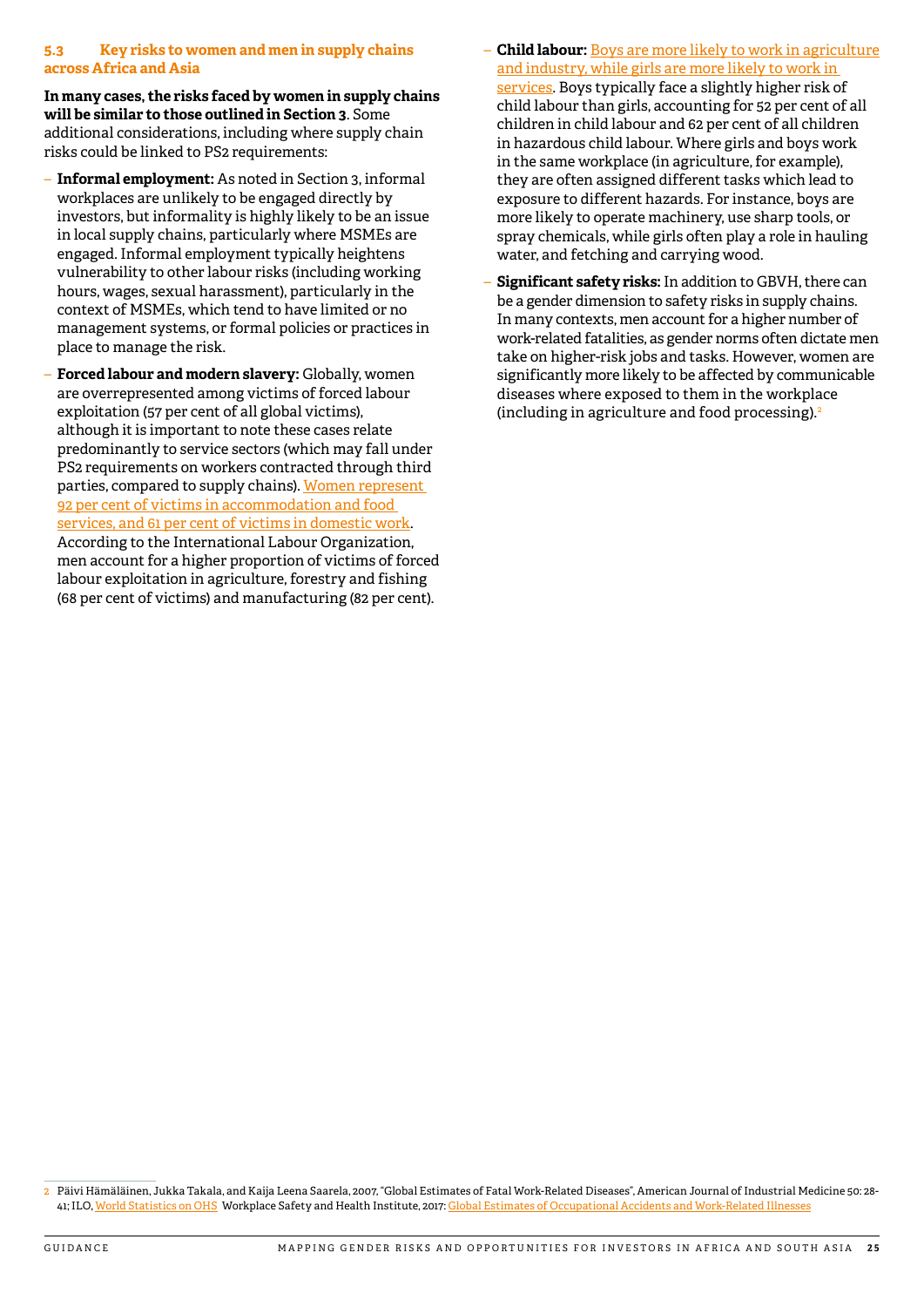<span id="page-25-0"></span>

### **Additional resources on gender and compliance**

Agence Française de Développement (AFD), 2018: [Boîte à outils genre: diligences environnementales et sociales](https://www.afd.fr/fr/boite-outils-genre-diligences-environnementales-et-sociales)

CDC, International Finance Corporation (IFC), European Bank for Reconstruction and Development (EBRD) and the Department for International Development (DFID), 2020, *Addressing Gender Based Violence and Sexual Harassment: A Good Practice Note for the Private Sector* (forthcoming).

CDC, IFC, EBRD and DFID, 2019: [Managing Risks Associated with Modern Slavery: A Good Practice Note for the Private Sector](https://assets.cdcgroup.com/wp-content/uploads/2018/12/03105819/Managing-Risks-Associated-with-Modern-Slavery.pdf) 

EBRD, 2017: [Non-discrimination and equal opportunity: guidance note for clients](https://www.ebrd.com/who-we-are/our-values/environmental-and-social-policy/implementation.html)

EBRD: [Gender Tools and Publications](https://www.ebrd.com/gender-tools-publications.html) (no date)

*Gender Toolkit: Matrix 1 - Issues Relevant to Performance Requirements*

*Gender Toolkit: Matrix 2 - Issues Relevant to Sector*

*Gender and Mitigation Tool*

Food and Agriculture Organisation (FAO): [Gender and Land Rights Database](https://www.commdev.org/wp-content/uploads/2018/05/ToolSuite2_Interior_FIN-05-16_LoRes-1.pdf)

IFC, 2018: Tipsheet: [Addressing Gender and Gender-Based Violence in IFC projects https://www.ifc.org/wps/wcm/connect/4a839797-](https://www.ifc.org/wps/wcm/connect/938f1a0048855805beacfe6a6515bb18/IFC_StakeholderEngagement.pdf?MOD=AJPERES) [99ca-40f8-89eb-5c5ad124bd41/Flyer\\_PSAddressingGenderGBV\\_Jan2018\\_update\\_2020.pdf?MOD=AJPERES&CVID=n0XdmH-](https://www.ifc.org/wps/wcm/connect/938f1a0048855805beacfe6a6515bb18/IFC_StakeholderEngagement.pdf?MOD=AJPERES)

IFC, 2017: [Women-owned businesses and the supply chain](https://www.commdev.org/wp-content/uploads/2018/05/ToolSuite2_Interior_FIN-05-16_LoRes-1.pdf)

IFC, 2007: [Stakeholder Engagement: A Good Practice Handbook for Companies Doing Business in Emerging Markets](https://www.ifc.org/wps/wcm/connect/938f1a0048855805beacfe6a6515bb18/IFC_StakeholderEngagement.pdf?MOD=AJPERES)  [\(including how to integrate gender considerations\) https://www.ifc.org/wps/wcm/connect/topics\\_ext\\_content/ifc\\_external\\_](https://www.ifc.org/wps/wcm/connect/938f1a0048855805beacfe6a6515bb18/IFC_StakeholderEngagement.pdf?MOD=AJPERES) corporate\_site/sustainability-at-ifc/publications/publications\_handbook\_stakeholderengagement\_wci\_1319577185063

IFC, 2006: [Good Practice Note: Non-Discrimination and Equal Opportunity](https://www.ifc.org/wps/wcm/connect/topics_ext_content/ifc_external_corporate_site/sustainability-at-ifc/publications/publications_gpn_nondiscrimination)

UNDP, 2017: [Guidelines on integrating health and gender into Environmental and Social Impact Assessments in Sub-](http://Guidelines on integrating health and gender into Environmental and Social Impact Assessments in Sub-Saharan Africa )[Saharan Africa](http://Guidelines on integrating health and gender into Environmental and Social Impact Assessments in Sub-Saharan Africa )

UN Women, 2017: [The power of procurement: How to source from women-owned businesses](http://www.unwomen.org/en/digital-library/publications/2017/3/the-power-of-procurement)

World Bank, 2019: [Good Practice Note: Gender](http://pubdocs.worldbank.org/en/158041571230608289/Good-Practice-Note-Gender.pdf)

World Bank, 2019: [Stand For Her Land](https://stand4herland.org/) (campaign on women's land rights)

World Bank, 2018: [Good Practice Note: Addressing Gender Based Violence in Investment Project Financing involving Major](http://pubdocs.worldbank.org/en/399881538336159607/Good-Practice-Note-Addressing-Gender-Based-Violencev2.pdf)  [Civil Works](http://pubdocs.worldbank.org/en/399881538336159607/Good-Practice-Note-Addressing-Gender-Based-Violencev2.pdf)

World Bank, 2018: [Women and Community Engagement - Tools to help companies improve their community engagement](http://documents.worldbank.org/curated/en/653501532466173992/pdf/128789-WP-v3-IFC-Gender-Report-2018-Tool-Suite-3-Women-and-Comm-engagement-PUBLIC.pdf)  [strategies and their social license to operate by attending to the different needs of male and female community members](http://documents.worldbank.org/curated/en/653501532466173992/pdf/128789-WP-v3-IFC-Gender-Report-2018-Tool-Suite-3-Women-and-Comm-engagement-PUBLIC.pdf)

World Bank Group, 2020: [Women, Business and the Law](https://wbl.worldbank.org/)

World Bank Group, 2019: [How to Ensure Better Outcomes for Women in Resettlement: A Toolkit](http://documents.worldbank.org/curated/en/812241554967756481/pdf/How-to-Ensure-Better-Outcomes-for-Women-in-Resettlement-A-Toolkit.pdf)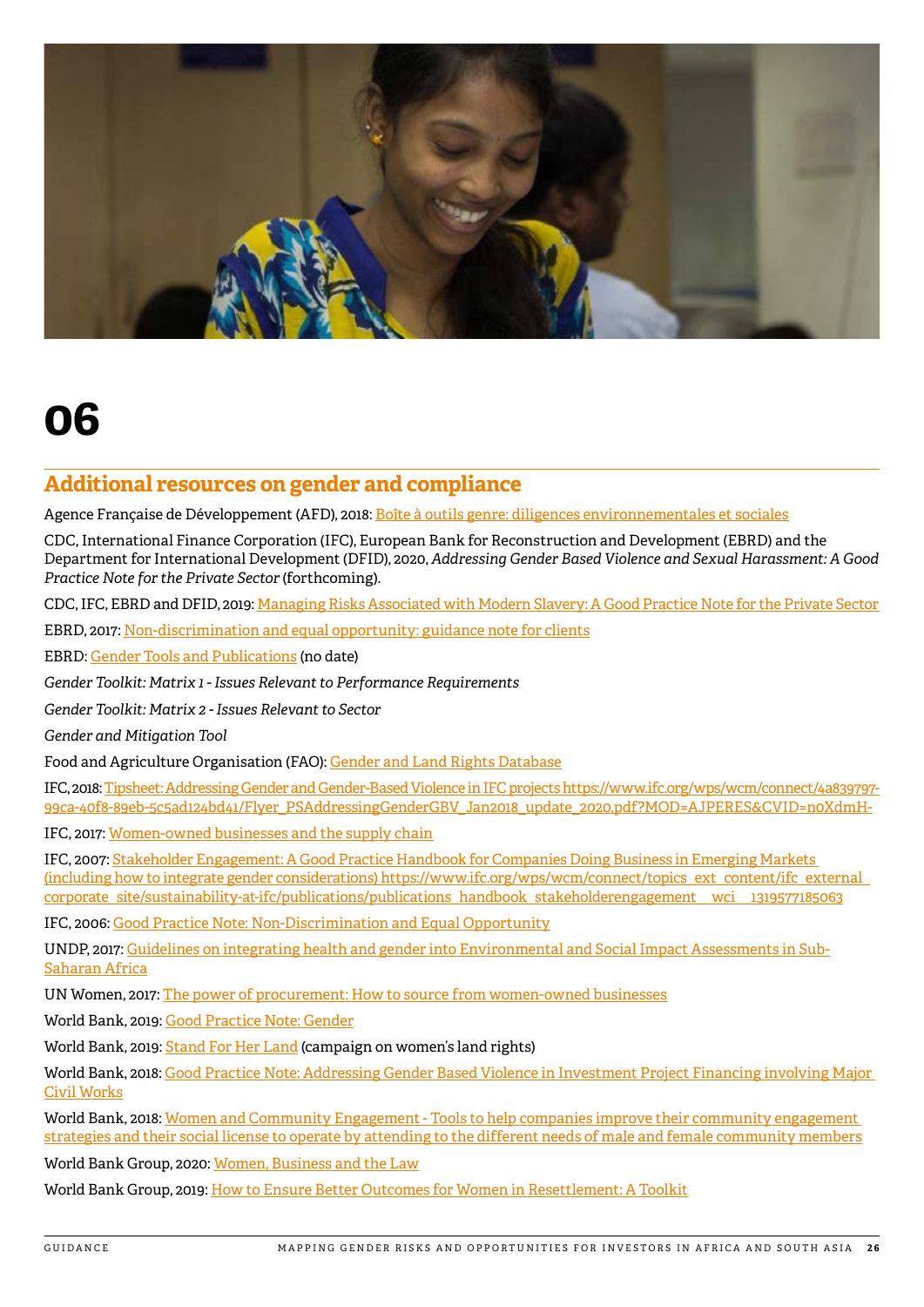### <span id="page-26-0"></span>**Annex: Gender references in the IFC Performance Standards**

Gender is addressed in multiple Performance Standards, and should be embedded into the design of due diligence through PS1, which expressly requires the consideration of women in stakeholder engagement and consultation processes.

Table 1 sets out all explicit references to 'gender', 'women' and 'vulnerable groups' (which is defined so as to require consideration of sex and gender) in the Performance Standards. (These explicit requirements are elaborated on in the Guidance Notes to the Performance Standards.)

**Table 1:** Express requirements on gender in IFC Performance Standards

| Performance<br><b>Standard</b>                                           | <b>Requirements</b>                                                                                                                                                                                                                                                                                                                                                                                                                                                                          |
|--------------------------------------------------------------------------|----------------------------------------------------------------------------------------------------------------------------------------------------------------------------------------------------------------------------------------------------------------------------------------------------------------------------------------------------------------------------------------------------------------------------------------------------------------------------------------------|
|                                                                          | Consideration of vulnerable individuals and groups: The client is required to identify<br>individuals and groups that may be directly and differentially or disproportionately affected by<br>the project because of their disadvantaged or vulnerable status. Sex and gender are factors that<br>should be considered (PS1.12).                                                                                                                                                             |
|                                                                          | Development of Stakeholder Engagement Plan: Where applicable, the Stakeholder Engagement<br>÷,<br>Plan will include differentiated measures to allow the effective participation of those identified<br>as disadvantaged or vulnerable (PS 1.27).                                                                                                                                                                                                                                            |
| <b>PS1: Risk</b><br><b>Management</b>                                    | Design of Consultation: When affected communities are subject to identified risks and adverse<br>impacts from a project, the client will undertake a consultation process which should focus on<br>inclusive engagement for those women and men directly affected. The consultation process<br>should be tailored to the needs of disadvantaged or vulnerable groups (PS1.30).                                                                                                               |
|                                                                          | Design of Informed Consultation and Participation: For projects with potentially significant<br>adverse impacts on affected communities, the client must conduct an Informed Consultation<br>and Participation process. This must (i) capture both men's and women's views, if necessary,<br>through separate forums or engagements, and (ii) reflect men's and women's different concerns<br>and priorities about impacts, mitigation mechanisms, and benefits, where appropriate (PS1.31). |
|                                                                          | Ensuring non-discrimination and equal opportunity: The client must not make employment<br>decisions on the basis of personal characteristics that are unrelated to inherent job<br>requirements, including gender (PS2.15).                                                                                                                                                                                                                                                                  |
|                                                                          | Addressing harassment: The client must take measures to prevent and address harassment,<br>-<br>intimidation or exploitation, especially towards women (PS2.15).                                                                                                                                                                                                                                                                                                                             |
| <b>PS2: Labour</b>                                                       | Prohibition on forced labour and trafficking: The client will not use forced labour or employ<br>trafficked persons, with the footnote that women and children are particularly vulnerable to<br>trafficking (PS2.22).                                                                                                                                                                                                                                                                       |
|                                                                          | Gender-sensitive health and safety measures: The client will provide a healthy and safe<br>working environment, including among other things, a consideration of specific threats to<br>women (PS2.23).                                                                                                                                                                                                                                                                                      |
| <b>PS3: Resource</b><br><b>Efficiency</b> and<br>Pollution<br>Prevention | No explicit mention of gender.<br>÷,                                                                                                                                                                                                                                                                                                                                                                                                                                                         |
| PS4: Community<br>Health, Safety<br>and Security                         | Consideration of differentiated exposure to disease: The client will avoid or minimise the<br>potential for community exposure to water-borne, water-based, water-related, and vector-borne<br>diseases, and communicable diseases that could result from project activities. The client will<br>take into consideration differentiated exposure to - and higher sensitivity of -vulnerable<br>groups (PS 4.9).                                                                              |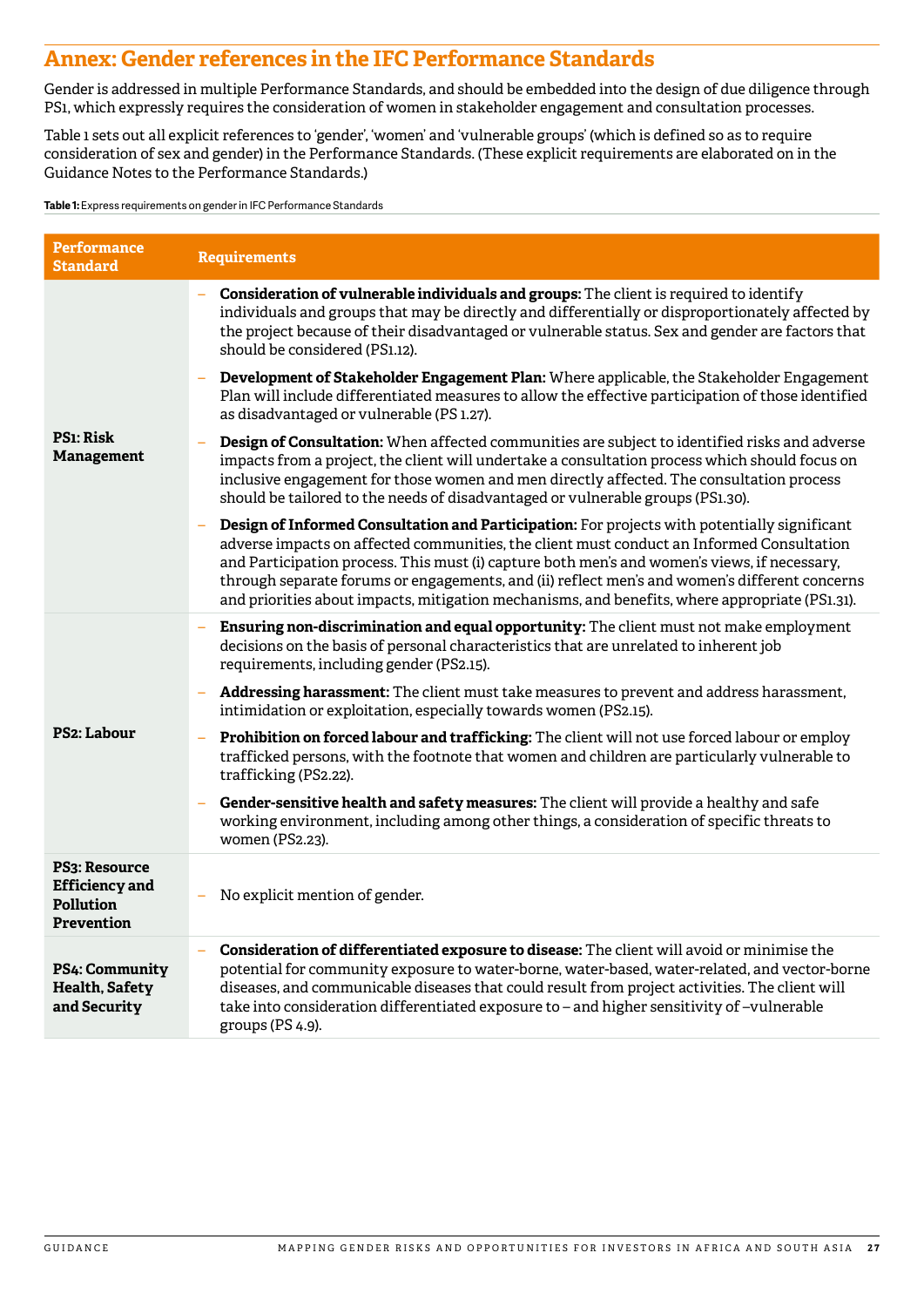| <b>Performance</b><br><b>Standard</b> | <b>Requirements</b>                                                                                                                                                                                                                                                                                                                                                                                                                                                                                                                                                                                                                                                                    |
|---------------------------------------|----------------------------------------------------------------------------------------------------------------------------------------------------------------------------------------------------------------------------------------------------------------------------------------------------------------------------------------------------------------------------------------------------------------------------------------------------------------------------------------------------------------------------------------------------------------------------------------------------------------------------------------------------------------------------------------|
|                                       | Consideration of vulnerable groups in project design: The client will consider feasible<br>alternative designs to avoid or minimise physical or economic displacement, while balancing<br>environmental, social, and financial costs and benefits. The client will pay particular attention<br>to impacts on the poor and vulnerable (PS 5.8).                                                                                                                                                                                                                                                                                                                                         |
| PS5: Land<br>acquisition and          | Obtaining women's perspectives in community engagement: Consultation with affected<br>communities should ensure women's perspectives are obtained, and their interests factored<br>into all aspects of resettlement planning and implementation. Addressing livelihood impacts<br>may require intra-household analysis in cases where women's and men's livelihoods are affected<br>differently. Different preferences in terms of compensation mechanisms, such as compensation<br>in kind rather than in cash, should be explored (PS5.10 - footnote).                                                                                                                               |
| involuntary<br>resettlement           | Gender considerations in resettlement and livelihood restoration planning and<br><b>implementation:</b> Ownership documents or occupancy and compensation arrangements should<br>be issued in the names of both spouses or heads of households. Other resettlement assistance,<br>such as skills training, access to credit, and job opportunities, should be equally available to<br>women and adapted to their needs. Where national law and tenure systems do not recognise the<br>rights of women to hold or contract in property, measures should be considered to give women<br>as much protection as possible with the objective to achieve equity with men (P5.12 - footnote). |
|                                       | Attention to physical displacement: In the case of physical displacement, the client will develop<br>a Resettlement Action Plan, which will pay particular attention to the needs of the poor and<br>vulnerable (PS 5.19).                                                                                                                                                                                                                                                                                                                                                                                                                                                             |
| PS7: Indigenous<br>people             | Gender-inclusive assessment of impacts on lands and natural resources - subject to<br>traditional ownership or under customary use: When assessing land and natural resource use<br>of indigenous peoples, the assessment should be gender inclusive and specifically consider<br>women's role in the management and use of these resources.                                                                                                                                                                                                                                                                                                                                           |
| PS8: Cultural<br>heritage             | No explicit mention of gender.                                                                                                                                                                                                                                                                                                                                                                                                                                                                                                                                                                                                                                                         |